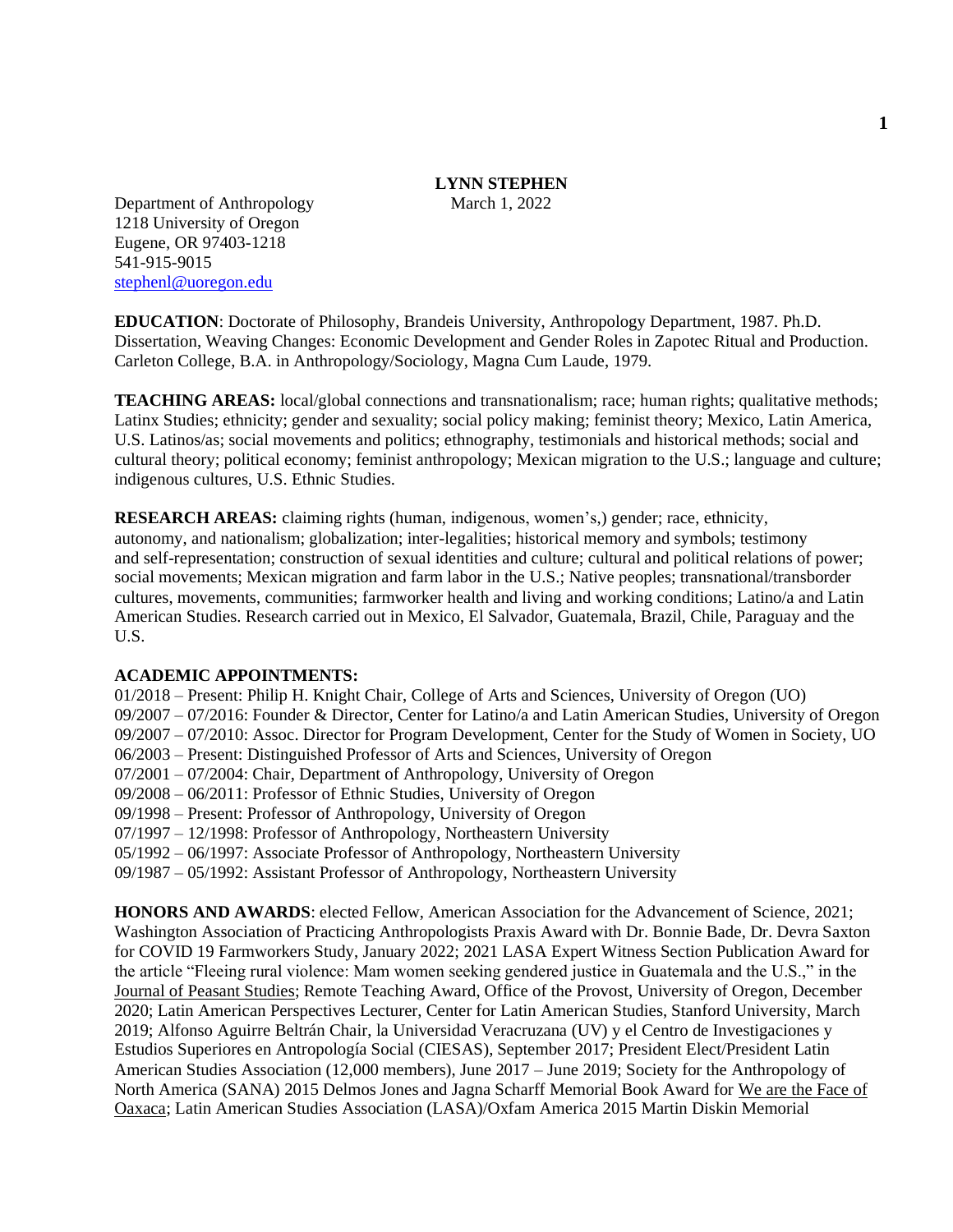Lectureship/Award for an outstanding individual who combines commitments to advocacy and rigorous scholarship; Society for Applied Anthropology 2015 Michael Kearney Memorial Lectureship/Award for an outstanding scholar of migration, human rights, and transnationalism; 2014 Award for Faculty Excellence, University of Oregon; Department of Anthropology Teaching Award 2014, University of Oregon; Martin Luther King Jr. Award for contributions to equity and diversity, University of Oregon, 2010; Co-winner, Book Prize of the Association for Latino and Latina Anthropologists for Transborder Lives, 2008; Society for the Anthropology of North America (SANA) Prize for Distinguished Achievement in the Critical Study of North America, 2007; Honorary keynote lecture, Society for Caribbean and Latin American Anthropology, 2006; Joseph T. Criscenti Prize for the Best Article, New England Council of Latin American Studies, for "Pro-Zapatista and Pro-PRI: Resolving the Contradictions of Zapatismo in Rural Oaxaca," Latin American Research Review, 1998; Merit Award, Latin American Studies Association Film Festival, for Mayordomía: Ritual, Gender, and Cultural Identity in a Zapotec Community, 1992; Honorable Mention Award, Women's Caucus of the Popular Culture Association for Zapotec Women, 1992.

**LANGUAGES**: Speak, write, and read fluent Spanish, speak basic Dutch; less fluent Portuguese. Reading knowledge of German, French, and Italian. Conversational Zapotec.

## **BOOKS:**

Stories that Make History: Remembering Mexico through Elena Poniatowska's Crónicas. Duke University Press, 2021.

Indigenous Women and Violence: Feminist Activist Research in Heightened States of Injustice, edited by Lynn Stephen and Shannon Speed. University of Arizona Press, 2021.

Somos La Cara de Oaxaca: Testimonio y Movimientos Sociales. Instituto de Investigaciones Antropológicas (IIA), Universidad Autónoma de México (UNAM/CIESAS Mexico City), 2017.

We are the Face of Oaxaca: Testimony and Social Movements. Durham and London: Duke University Press, 2013.

Otros Saberes: Collaborative Research on Indigenous and Afro-Descendent Cultural Politics, edited by Charles R. Hale and Lynn Stephen. Santa Fe: School of American Research Press, 2013.

Transborder Lives: Indigenous Oaxacans in Mexico, California, and Oregon. Durham and London: Duke University Press, 2007.

Dissident Women: Gender and Cultural Politics in Chiapas. Co-edited with Aida Hernández Castillo and Shannon Speed. Austin: University of Texas Press, 2006.

Zapotec Women: Gender, Class, and Ethnicity in Globalized Oaxaca. Durham and London: Duke University Press, 2005 (50 percent rewritten and updated second edition of 1991 book).

Perspectives on Las Américas: A Reader in Culture, History, and Representation, edited by Matt Gutmann, Felix Matos Rodríguez, Lynn Stephen & Pat Zavella. Oxford, United Kingdom: Blackwell Publishers Limited, 2003.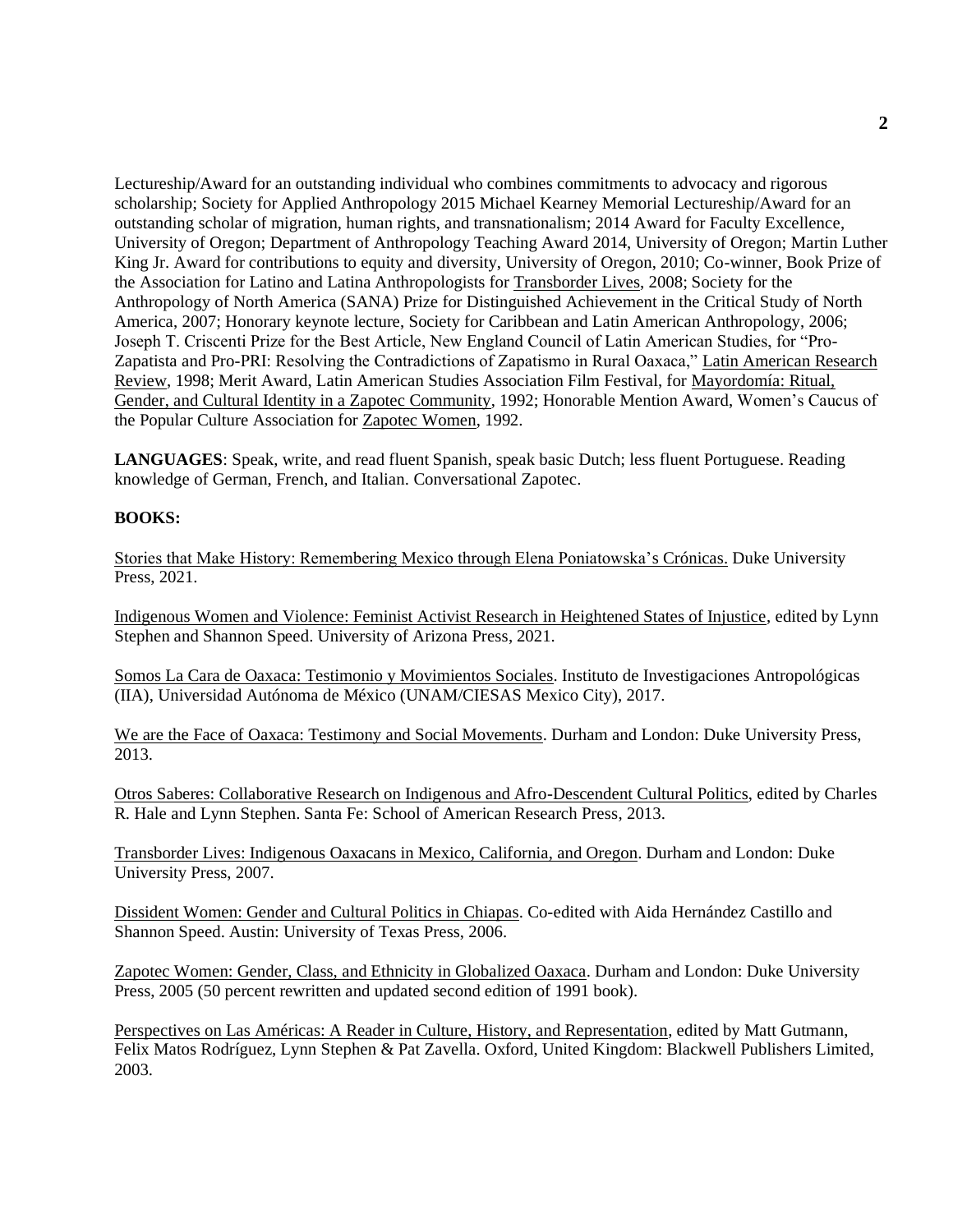Zapata Lives! Histories and Cultural Politics in Southern Mexico. Berkeley: University of California Press, 2002.

Women and Social Movements in Latin America: Power From Below. Austin: University of Texas Press, 1997.

Hear My Testimony: María Teresa Tula, Human Rights Activist of El Salvador. Boston: South End Press, 1994. Spanish Edition, Este es mi testimonio: María Teresa Tula, luchadora pro-derechos humanos de El Salvador. Boston: South End Press, 1996.

Zapotec Women. Austin: University of Texas Press, 1991. Spanish Edition, Mujeres Zapotecas. Oaxaca, México: Instituto Oaxaqueño de Cultura, 1998.

Class, Politics, and Popular Religion in Mexico and Central America, edited by Lynn Stephen and James Dow. Washington, D.C.: American Anthropological Association, 1990.

# **DIGITAL ETHNOGRAPHY:**

Making Rights a Reality: The Oaxaca Social Movement 2006 – Present. May 28, 2009 launch. <http://www.mraroaxaca.uoregon.edu/>

This website documents the 2006 social movement of Oaxaca, Mexico and its relationship to the global discourse on human, women´s and indigenous rights. With more than 35 video testimonials supplemented with text, photographs and reproduction of documents, it offers the public—students, teachers, researchers, activists and other interested parties—direct access to the story of this social movement as told by those who participated in it and others who observed it first-hand.

Updated website to accompany We are the Face of Oaxaca: Testimony and Social Movements. Launched 2013. <http://faceofoaxaca.uoregon.edu/introduction/>

Website: Latino Roots in Oregon. June 6, 2011 launch. This website features 82 student-produced short documentaries highlighting different stories of Latino and Latin American immigration and settlement in the state of Oregon, created in courses Latino Roots I and Latino Roots II, team taught by Lynn Stephen and Gabriela Martinez. Also includes downloadable panels for exhibits.<https://latinoroots.uoregon.edu/>

#### **EDITED JOURNALS:**

Mesoamerican Indigenous Mobilities and Diasporas in Mexico and the United States. Mexican Studies/Estudios Mexicanos. Co-edited with Laura Velasco Ortiz. Under review.

Autonomy in the Age of Globalization: The Vision of June Nash. Critique of Anthropology 25(3). Co-edited with Florence Babb, Fall 2005.

Ethnicity, Identity, and Citizenship in the Wake of the Zapatista Rebellion. Co-edited with George Collier. Journal of Latin American Anthropology vol. 3, no. 1, 1997.

Indigenous Rights and Self-Determination in Mexico.Co-edited with Jonathan Fox and Gaspar Rivera. Cultural Survival Quarterly, April 1999.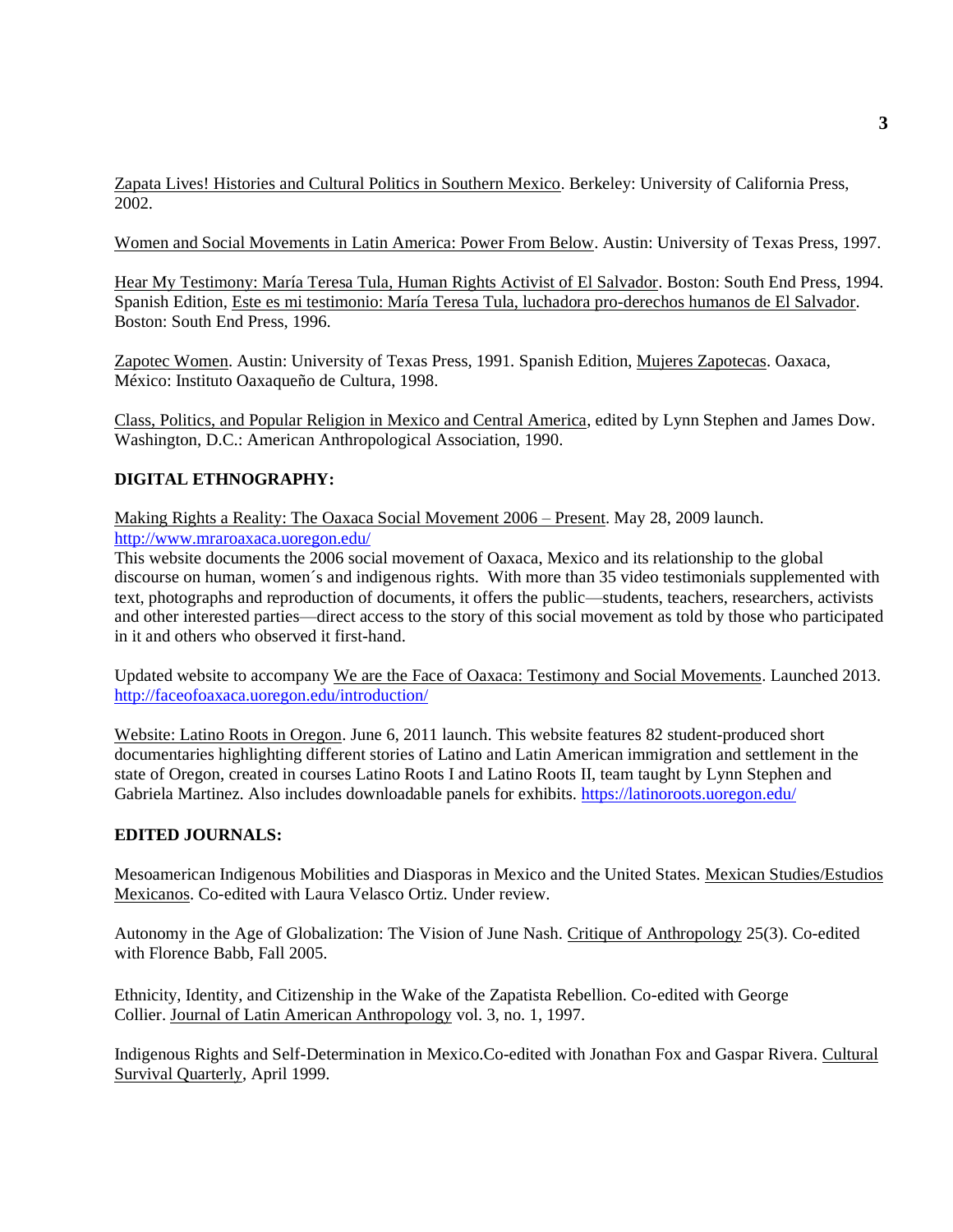# **DOCUMENTARY FILMS:**

Mayordomía: Ritual, Gender, and Cultural Identity in a Zapotec Community, 1991. Writer and Producer. Distributed by University of Texas Press. Winner of Merit Award, Latin American Studies Association Film Festival, 1992.

Triste Alegría: el viaje transfronterizo de Cinthya/ Sad Happiness: Cinthya's Transborder Journey, 2015. Director, writer, co-producer. Bilingual documentary. 2015.

<https://player.vimeo.com/video/154235511> (English) <https://vimeo.com/154083697> (Spanish)

Ni Una Menos: Violence Against Women and Justice in Guatemala. Co-Producer, Camera-Videography, Still Photography. 2021. <https://www.youtube.com/watch?v=MHF1nTxuuB8>

# **SHORT MONOGRAPHS AND REPORTS, COMMUNITY-ENGAGED STUDIES:**

Essential Voices: Farmworker Expertise On The Ongoing Impacts Of COVID-19: Phase II Findings Presented by the Oregon COVID-19 Farmworker Study. Co-author with Jennifer Martinez, Ron Mize, Gabriela Perez-Baez, Anabel Hernandez-Mejia, Anna Weller, Briseida Bolaños, Dolores Martinez, Sandra Martin, Timothy Herrera, and Valentin Sanchez. February 21, 2022. California Institute for Rural Studies. <https://drive.google.com/file/d/1NgIbqtFMuFMiCBKyD1wnyZaWWMH8p7qR/view>

Oregon Covid-19 Farmworker Study. Phase I Final Report. Covid-18's Disproportionate Impact on Oregon Farmworkers is Far-Reaching and Long Term. July 14, 2021. Co-author with Jennifer Martinez, Ron Mize, Gabriela Pérez Báez, Valentin Sanchez, and Julie Samples. Collaborative survey of 300 farmworkers with 12 Community-based organizations. California Institute for Rural Studies. [http://covid19farmworkerstudy.org/survey/wp-content/uploads/2021/07/ORCOFS\\_2021\\_Final-Report-](http://covid19farmworkerstudy.org/survey/wp-content/uploads/2021/07/ORCOFS_2021_Final-Report-7.14.21.pdf)[7.14.21.pdf](http://covid19farmworkerstudy.org/survey/wp-content/uploads/2021/07/ORCOFS_2021_Final-Report-7.14.21.pdf)

Guatemalans in Oregon: Seeking Asylum, Surviving COVID-19. In "A State of Immigrants": A New Look at the Immigrant Experience in Oregon, edited by Bob Bussell. Labor Education Research Center (LERC), University of Oregon, 2021[. https://cpb-us](https://cpb-us-e1.wpmucdn.com/blogs.uoregon.edu/dist/a/13513/files/2021/10/A_State_of_Immigrants.pdf)[e1.wpmucdn.com/blogs.uoregon.edu/dist/a/13513/files/2021/10/A\\_State\\_of\\_Immigrants.pdf](https://cpb-us-e1.wpmucdn.com/blogs.uoregon.edu/dist/a/13513/files/2021/10/A_State_of_Immigrants.pdf)

The Story of PCUN and the Farmworker Movement in Oregon. Department of Anthropology, University of Oregon, 2012. New, expanded and updated edition. [http://cllas.uoregon.edu/wp-content/uploads/2010/06/PCUN\\_story\\_WEB.pdf](http://cllas.uoregon.edu/wp-content/uploads/2010/06/PCUN_story_WEB.pdf)

Building Alliances: An Ethnography of Collaboration between Rural Organizing Project (ROP) and CAUSA in Oregon. Leadership for a Changing World Project. Robert F. Wagner Graduate School of Public Service. New York University. New York, NY. 2005. <http://leadershipforchange.org/insights/research/files/ROP.pdf>

The New Pluralism in Woodburn, Oregon: A Community Study Conducted in 2003-2004. Co-authored with Ed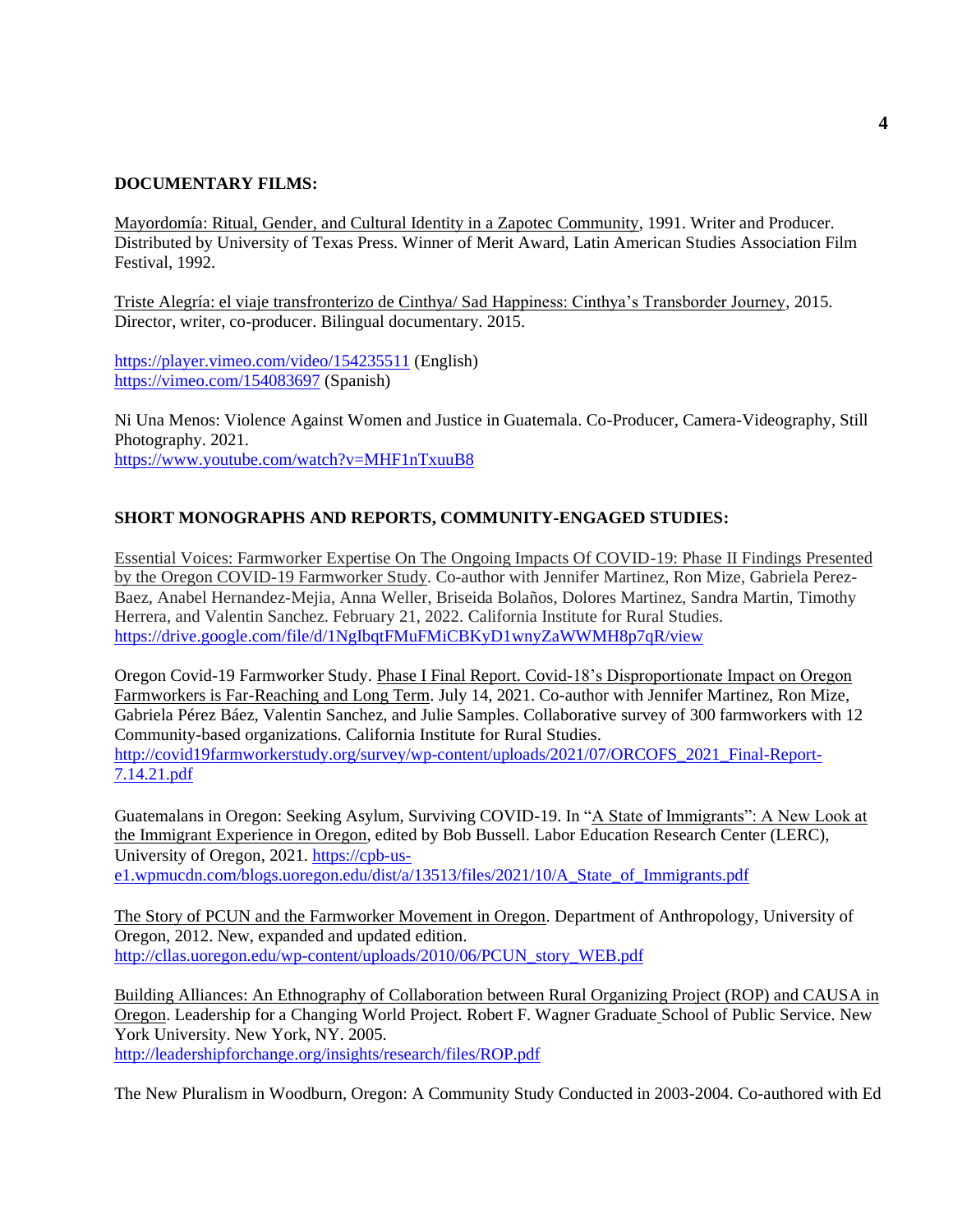Kissam. Aguirre Division, JBS International, Burlingame, CA, 2006.

[http://csws.uoregon.edu/wp-content/docs/InitiativeArticles/ImmigrationPDFs/ShortWoodburnFinal9\\_15.pdf](http://csws.uoregon.edu/wp-content/docs/InitiativeArticles/ImmigrationPDFs/ShortWoodburnFinal9_15.pdf) Published in Spanish as "El Nuevo Pluralismo en Woodburn, Oregon: Un Estudio Comunitario llevado a cabo en 2003-2004.

[http://csws.uoregon.edu/wp-content/docs/InitiativeArticles/ImmigrationPDFs/NuevoPluralism\\_9\\_15.pdf](http://csws.uoregon.edu/wp-content/docs/InitiativeArticles/ImmigrationPDFs/NuevoPluralism_9_15.pdf)

Viva Zapata!: Generation, Gender, and Historical Consciousness in the Reception of Ejido Reform in Oaxaca. Transformation of Rural Mexico, Number 6. The Ejido Reform Project, Center for U.S.-Mexican Studies, University of California, San Diego. March 1994. Published in Spanish as "Generación, género y conciencia histórica en la recepción de la reforma ejidal en Oaxaca." Cuadernos del Sur.

# **REFEREED JOURNAL ARTICLES:**

Introduction: Mesoamerican Indigenous Mobilities and Diasporas in Mexico and the United States. Mexican Studies/Estudios Mexicanos. Co-authored with Laura Velasco Ortiz. Under review.

Indigenous Guatemalan and Mexican Farmworkers in Diaspora Confronting COVID-19 in the Western U.S. Mexican Studies/Estudios Mexicanos. Under Review.

Collaboration: Lessons from Asylum Expert Witnessing and Volunteering in a Shelter for Migrant Families. Latin American Perspectives. Under review.

Settler Colonial Logics: Transborder Territories and Indigenous Women Seeking Justice for Gendered Violence. Latin American and Caribbean Ethnic Studies (LACES), under review.

Using Theory and Ethnography for Asylum Seekers Fleeing Gendered Violence. Annals of Anthropological Practice. 46 (1), February, 2022. [https://anthrosource.onlinelibrary.wiley.com/doi/epdf/10.1111/napa.12183.](https://anthrosource.onlinelibrary.wiley.com/doi/epdf/10.1111/napa.12183) DOI:10.1111/napa.12183

From Legislation to Everyday Practices in Guatemala's Violence Against Women Courts, coauthored with Erin Beck. Journal of Latin American Studies, September 2021, online. [https://www.doi.org/10.1017/S0022216X21000511.](https://urldefense.com/v3/__https:/www.doi.org/10.1017/S0022216X21000511__;!!C5qS4YX3!Ruj0ustNWQ_NR-VNdMg24mEtlzBrxiuru7ETIZbnDQZS8G_xMHB9XMtfaYuCck4$)

Fleeing Rural Violence: Mam Women seeking Gendered Justice in Guatemala and the U.S. Journal of Peasant Studies 46:2, 229-257, DOI: 10.1080/03066150.2018.1534836, January 2019.

Gendered Violence and Indigenous Mexican Asylum Seekers: Expert Witnessing as Ethnographic Engagement. Anthropological Quarterly 91(1): 321-358, Winter, 2018.

Guatemalan Immigration to Oregon: Indigenous Transborder Communities. Oregon Historical Quarterly 118 (4): 64-93, fall 2017.

Violencia de Género y Refugiadas Indígenas Guatemaltecas. CIDOB Revista d'Afers n.117, 2017, p. 29-50. DOI: [10.24241/rcai.2017.117.3.29](https://www.raco.cat/index.php/RevistaCIDOB/article/view/10.24241-rcai.2017.117.3.29)

Mexico, Immigration, and Trump: Towards Transborder Thinking. Konturen, Vol. 9 (2017): 13-27. Special Issue titled, "Triumph of the Will? A New Era in American Politics."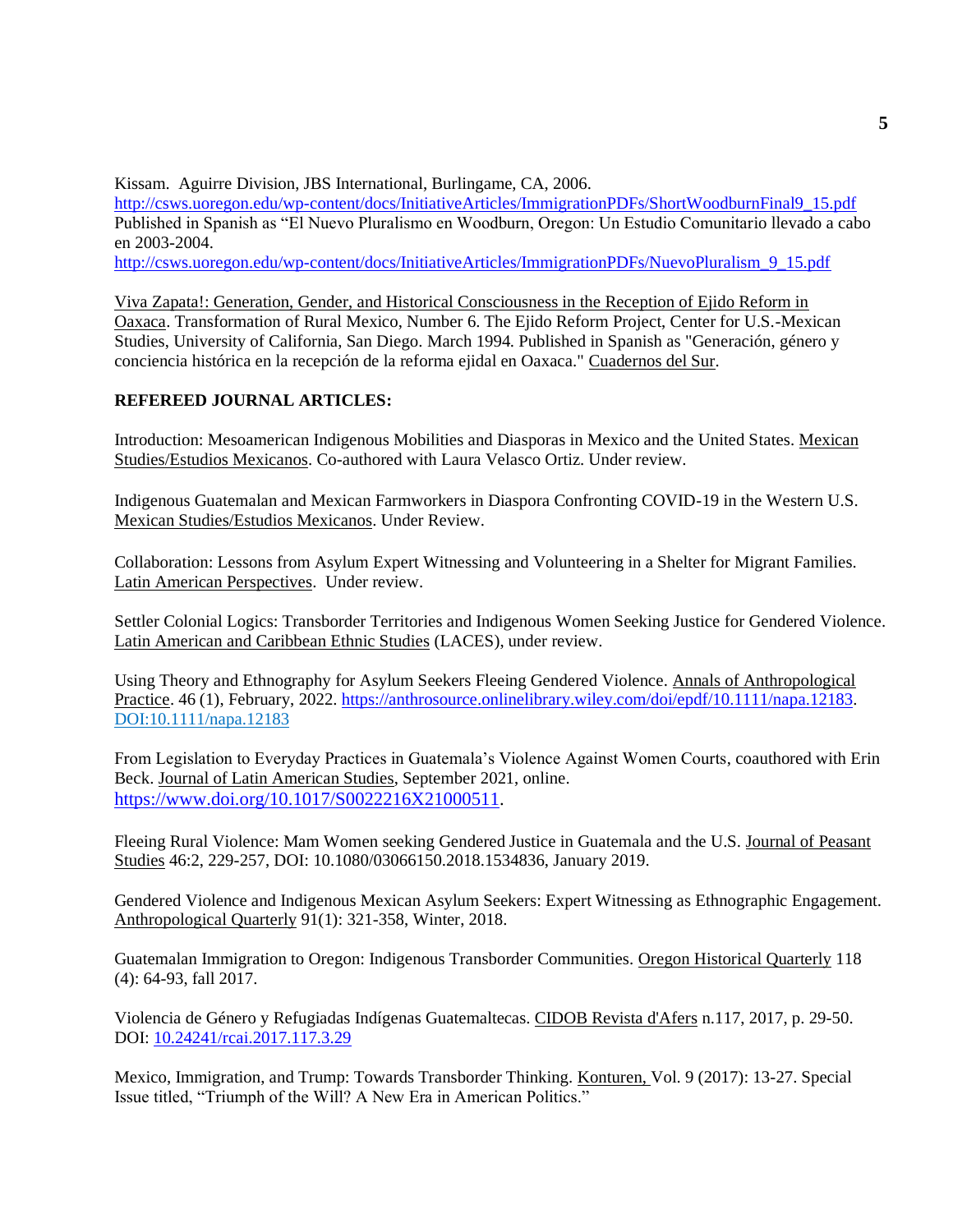#### DOI:<http://dx.doi.org/10.5399/uo/konturen.9.0.3974>

Bearing Witness: Testimony in Latin American Anthropology and Related Fields. Journal of Latin American and Caribbean Anthropology, 23 March 2017, 22: 85–109. DOI: 10.1111/jlca.1226

Creating Pre-Emptive Suspects: National Security, Border Defense and U.S. Immigration Policy, 1980-present. Latin American Perspectives*,* March-20-2017. DOI: [10.1177/0094582X17699907](http://dx.doi.org/10.1177%2F0094582X17699907)

Gendered Transborder Violence in the Expanded United States-Mexico Borderlands. Human Organization: Summer 2016, Vol. 75, No. 2, pp. 159-167.

Comment on Shannon Speed's Article Women's Rights and Sovereignty/Autonomy: Negotiating Gender in Indigenous Justice Spaces. Journal of Legal Anthropology 1(3):379-382, 2014.

Mexican indigenous migrants in the United States: Labor, politics, culture, and transforming identities Migration Studies 2014. DOI: [10.1093/migration/mnu041](https://academic.oup.com/migration/article-abstract/3/2/281/1843812?redirectedFrom=fulltext)

Transborder/Transnational Citizenships: Migrants and Anthropologists. Latin American Perspectives 41 (3); 47- 53, May 2014.

Indigenous Transborder Citizenship: FIOB Los Angeles and the Oaxaca Social Movement of 2006. Latin American and Caribbean Ethnic Studies Journal (LACES) 9 (2): 1-23, June 2014.

Towards a Transborder Perspective: U.S.-Mexico Relations. Iberoamericana Año XII (2012) No. 48: 85-99, 2012.

Testimony and Human Rights Violations in Oaxaca. Latin American Perspectives 38(6): 52-68, November, 2011.

Murallas y fronteras: El desplazamiento de la relación entre Estados Unidos - México y las comunidades transfronterizas. Cuadernos de Antropología Social 30:7-38, Julio/Dic. 2011.

Karen Brodkin and the Study of Social Movements: Lessons for the Social Movement of Oaxaca, Mexico. Critique of Anthropology 30(1): 1-29, 2010.

Expanding the Borderlands: Recent Studies on the U.S.-Mexico Border. Latin American Research Review 44(1): 266-277, 2009.

Building Social Movement Alliances: Defending Immigrant and Gay Rights in Rural Oregon. Journal of Rural Studies 24 (2): 197-208, May 2008.

Discussion: Engendering Mexican Migration. Latin American Perspectives 35(2): 99-103, March 2008.

La reconceptualización de América Latina: Antropologías de Las Américas. Journal of Latin American and Caribbean Anthropology 12(1): 44-75, March 2007.

"We are brown, we are short, we are fat…We are the face of Oaxaca": Women Leaders in the Oaxaca Rebellion. Socialism and Democracy 21(2): 1-15, July 2007.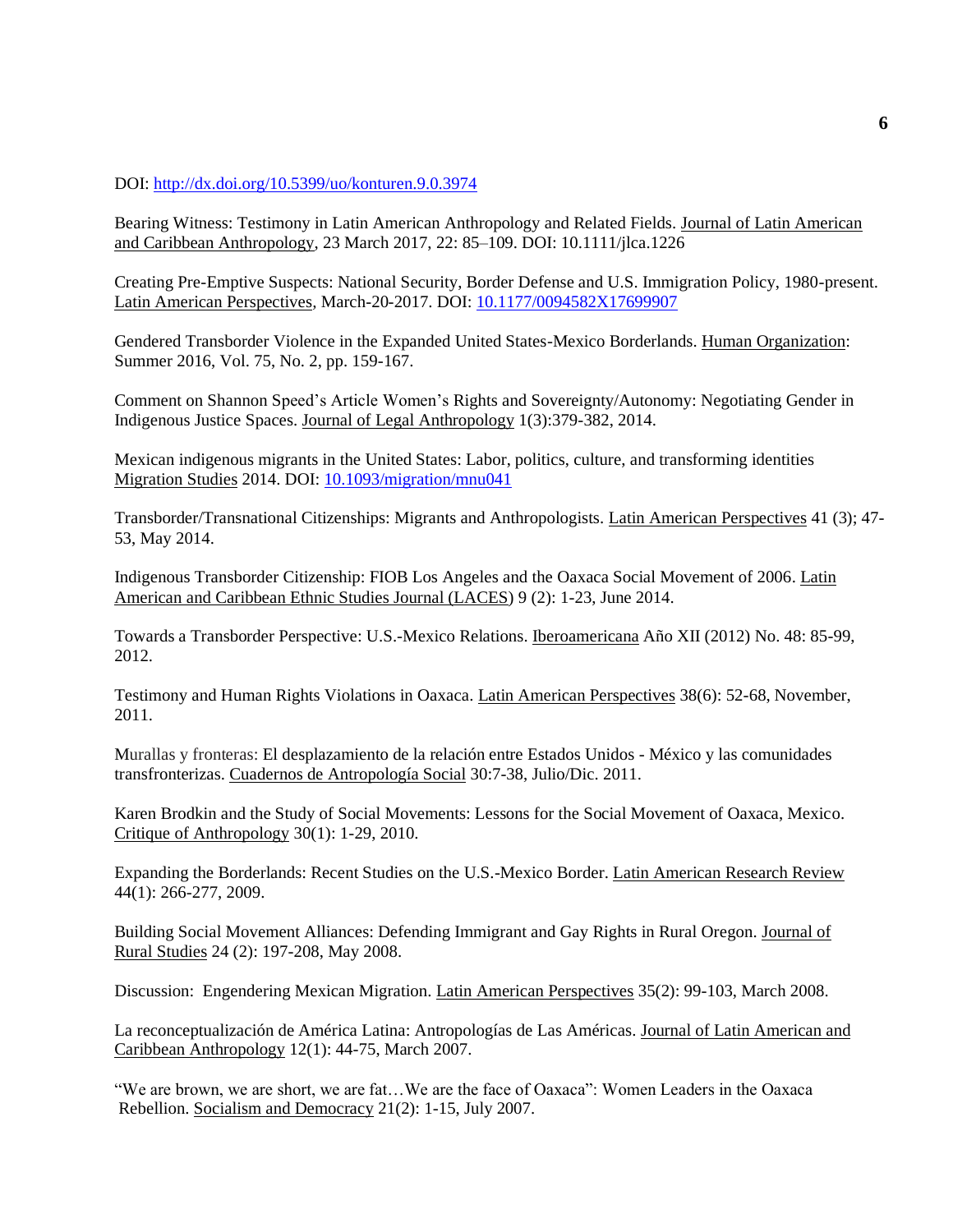Negotiating Global, National, and Local Rights in a Zapotec Community. Political and Legal Anthropology Review 28(1):13-150, May 2005.

Women's Weaving Cooperatives in Oaxaca: An Indigenous Response to Neoliberalism. Critique of Anthropology 25(3): 253-278, September 2005.

The Gaze of Surveillance in the Lives of Mexican Immigrant Workers. Development 47(1), March 2004.

Cultural Citizenship and Labor Rights for Oregon Farmworkers: the Case of Pineros y Campesinos Unidos del Nordoeste (PCUN). Human Organization 62(1): 27-38, 2003.

Genders and Sexualities in Zapotec Oaxaca. Latin American Perspectives 29(2): 41-59, 2002.

Gender, Citizenship, and the Politics of Identity. Latin American Perspectives 28(5): 97-112, 2001.

Globalization, the State, and the Creation of Flexible Indigenous Workers: Mixtec Farmworkers in Oregon. Urban Anthropology and Studies of Cultural Systems and World Economic Development 30(2-3): 189-214, 2001. Published in Spanish as Globalización, El Estado, y la Creación de Trabajadores Indígenas flexibles: Trabajadores Agrícolas Mixtecos en Oregon. Relaciones 90, primavera 2002, Vol. XXIII: 89-114.

The Construction of Indigenous Suspects: Militarization and the Gendered and Ethnic Dimensions of Human Rights Abuses in Southern Mexico. American Ethnologist 26(4): 1-22, 2000.

Reconfiguring Ethnicity, Identity, and Citizenship in the Wake of the Zapatista Rebellion (co-authored with George Collier). Journal of Latin American Anthropology 3(1): 2-13, 1997.

Redefined Nationalism in Building a Movement for Indigenous Autonomy in Mexico: Oaxaca and Chiapas Journal of Latin American Anthropology 3(1): 72-101, 1997.

The Zapatista Opening: The Movement for Indigenous Autonomy and State Discourses on Indigenous Rights in Mexico, 1970-1996. Journal of Latin American Anthropology 2(2): 2-39, 1997.

Pro-Zapatista and Pro-PRI: Resolving the Contradictions of Zapatismo in Rural Oaxaca. Latin American Research Review 31(2): 41-70, 1997. Winner of the 1998 Joseph T. Criscenti Prize for the Best Article, New England Council of Latin American Studies.

The Creation and Recreation of Ethnicity: The Zapotecs and Mixtecs of Oaxaca, Mexico. Latin American Perspectives 23 (2): 17-37, Spring 1996. Reprinted in The Politics of Ethnicity in Southern Mexico, Howard Campbell (ed.), Vanderbilt University Publications in Anthropology, 1996.

Women's Rights are Human Rights: The Merging of Feminine and Feminist Interests Among El Salvador's Mothers of the Disappeared (CO-MADRES). American Ethnologist 22(4): 807-827, 1995.

The Zapatista Army of National Liberation and the National Democratic Convention. Latin American Perspectives 22(4): 88-99, Fall 1995.

Accommodation and Resistance: Ejidatario, Ejidataria, and Official Views of Ejido Reform.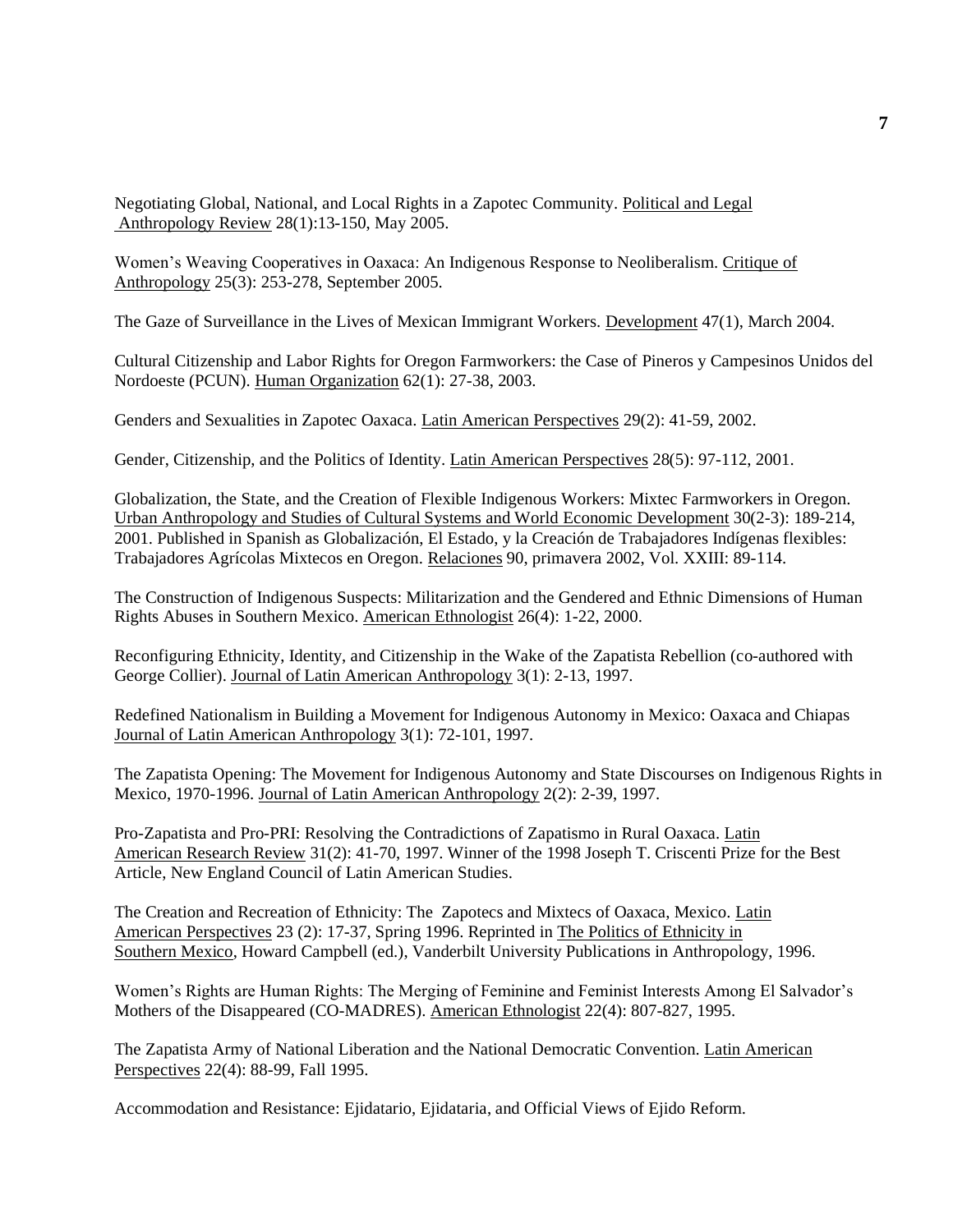Studies of Cultural Systems and World Economic Development, 23(2-3): 233-265. 1994. Reprinted in Crossing Currents: Continuity and Change in Latin America, Michael B. Whiteford and Scott B. Whiteford (eds.). pp. 354-367. Upper Saddle River, New Jersey: Prentice Hall, 1998.

On the Politics and Practice of Testimonial Literature: The Story of María Teresa Tula and the CO-MADRES of El Salvador. Latino Studies Journal 4 (1): 55-79, 1993.

Challenging Gender Inequality: Grassroots Organizing Among Women Rural Workers in Brazil and Chile. Critique of Anthropology 13(1): 33-55, 1993.

Women in Mexico's Popular Movements: Survival Strategies Against Ecological and Economic Impoverishment. Latin American Perspectives 19(1):73-96, Winter 1992.

Culture as a Resource: Four Cases of Self-Managed Indigenous Craft Production in Latin America. Economic Development and Cultural Change 40(1):101-130. October, 1991. Published in Spanish as "La cultura como recurso: Cuatro casos de autogestión en la producción de artesanías indígenas en América Latina." América Indígena 4: 118-158, 1990.

Anthropology and the Politics of Facts, History, and Knowledge. Dialectical Anthropology 14 :259-269. 1989 (Printed 1990). Published in Spanish as "La antropología y la política de los hechos del conocimiento y de la historia." Cuadernos del Sur 2(4):45-62. Mayo-Agosto, 1993.

# **PEER REVIEWED ARTICLES/CHAPTERS:**

"The Path to Legal Safety: A Mismatch between the Law and the Practice." by Lynn Stephen and Teresita Rocha Jiménez. In The Migrant Caravan: From Honduras to Tijuana. An Analysis by the Center for U.S.- Mexican Studies Fellows. June, 2019. Center for U.S.-Mexican Studies School of Global Policy and Strategy University of California San Diego. Available at:

[https://cllas.uoregon.edu/wp-content/uploads/2019/06/TheMigrantCaravan-FromHondurastoTijuana-June2019-](https://cllas.uoregon.edu/wp-content/uploads/2019/06/TheMigrantCaravan-FromHondurastoTijuana-June2019-1-1.pdf) [1-1.pdf](https://cllas.uoregon.edu/wp-content/uploads/2019/06/TheMigrantCaravan-FromHondurastoTijuana-June2019-1-1.pdf)

Martin Diskin Memorial Lecture, San Juan, Puerto Rico, 29 de Mayo de 2015. Sobre Testimonio. LASA Forum XLVI (3): 4-14. <https://lasa.international.pitt.edu/forum/files/vol46-issue3/MartinDiskinMemorialLecture.pdf>

# **REFEREED PAPERS:**

Redefining Gender Relations: A Comparison of Two Women's Organizations in Mexico and Brazil. Paper #252. Women and International Development Program, Michigan State University. Refereed paper series. February, 1995.

Zapotec Gender Politics: Gender and Class in the Political Participation of Indigenous Mexican Peasant Women. Paper #216. Office of Women in International Development, Michigan State University. September, 1990. Refereed paper series.

## **WORKING PAPER:**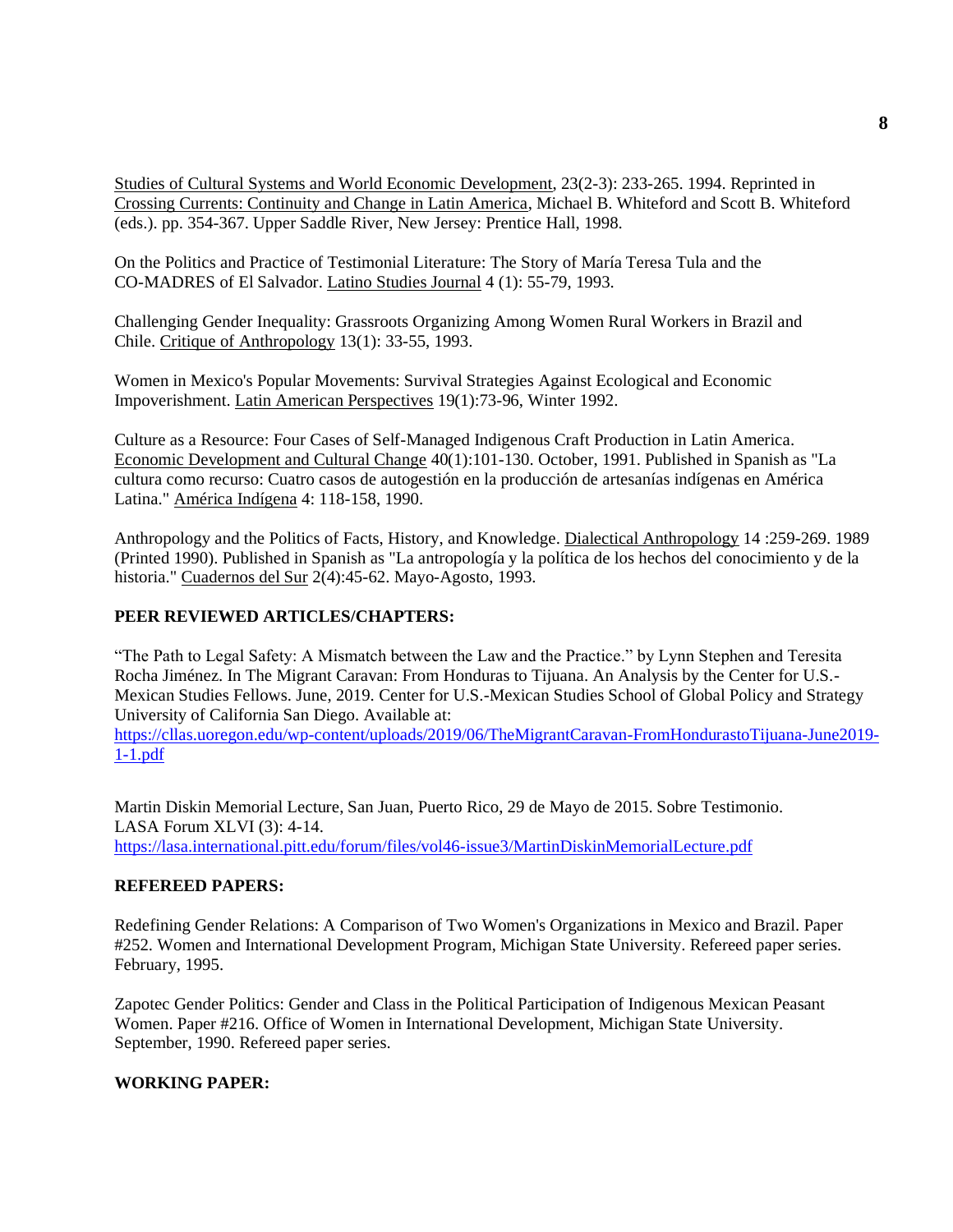Aftermath: Women's Organizations in Post-conflict El Salvador. Co-authored with Serena Cosgrove, Kelley Ready. Center for Development Information and Evaluation, U.S. Agency for International Development. Working Paper No. 309. October, 2000.Washington, D.C.

#### **REFEREED BOOK CHAPTERS:**

Introduction: Indigenous Women and Violence. Shannon Speed and Lynn Stephen. In Indigenous Women and Violence: Feminist Activist Research in Heightened States of Injustice, Lynn Stephen and Shannon Speed (eds.) Tucson: University of Arizona Press, 2021, pp. 3-25.

Confronting Gendered Embodied Structures of Violence: Mam Indigenous Women Seeking Justice in Guatemala and the U.S. In Heightened States of Injustice: Activist Research on Indigenous Women and Violence, Lynn Stephen and Shannon Speed, (eds.). Tucson, University of Arizona Press, 2021, pp. 125-156.

Epilogue: Indigenous Women and Violence in the Time of Coronavirus. Lynn Stephen and Shannon Speed. In Heightened States of Injustice: Activist Research on Indigenous Women and Violence, Lynn Stephen and Shannon Speed (eds.). Tucson: University of Arizona Press, 2021, pp. 243-251.

Shifting Borders: Collaborative Teaching and Researching with Students on Mexicano Roots in Oregon. In The Academic Handbook, Lori Flores and Jocelyn Olcott (eds.). Durham and London: Duke University Press, 2020, pp. 310-323.

Testimony, Social Memory and Strategic Emotional/Political Communities in Elena Poniatowska's Crónicas. In Emotional Communities, Resisting Violence in Latin America, Natalia de Marinis and Morna MacLeod (eds.). New York: Palgrave MacMillan, 2018, pp. 53-76.

Asserting Indigeneity in Contemporary Mexico and Central America: Autonomy, Rights, and Confronting Nation States. In Hemispheric Sovereignties: Indigeneity in the Andes, Mesoamerica, and Canada, Meléna Santoro and Erick Lange (eds.), University of Nebraska Press, 2018, pp. 235-280.

Indigenous Suspects: Militarization and the Gendered and Ethic Dynamics of Human Rights Abuses in Southern Mexico (updated and abridged). In Gender, Culture and Power Reader, Dorothy Hodgson (ed.), Oxford University Press, 2015, pp. 426-435.

Introduction. Otros Saberes: Collaborative Research on Indigenous and Afro-Descendent Cultural Politics. Co-edited with Charles R. Hale. Santa Fe: School for Advanced Research Press, 2013, pp. 1-29.

Broadening Participatory Democracy through Indigenous and other Community Radio in Oaxaca: Testimony, Rights, and Public Space. In Radio Fields: The Anthropology of Radio in the 21<sup>st</sup> Century, Danny Fischer and Lucas Bessire (eds.). New York: New York University Press, 2012, pp. 124-131.

Testimony in Truth Commissions and Social Movements in Latin America. In Pushing the Boundaries of Latin American Testimony: Meta-morpheses and Migrations, Louise Detwiler and Janice B. Breckenridge. Palgrave McMillan, 2012, pp. 109-130.

Conceptualizing Transborder Communities. In The Handbook of International Migration, Marc Rosenblum and Daniel Tichernor (eds.). New York: Oxford University Press, 2012, pp. 456-477.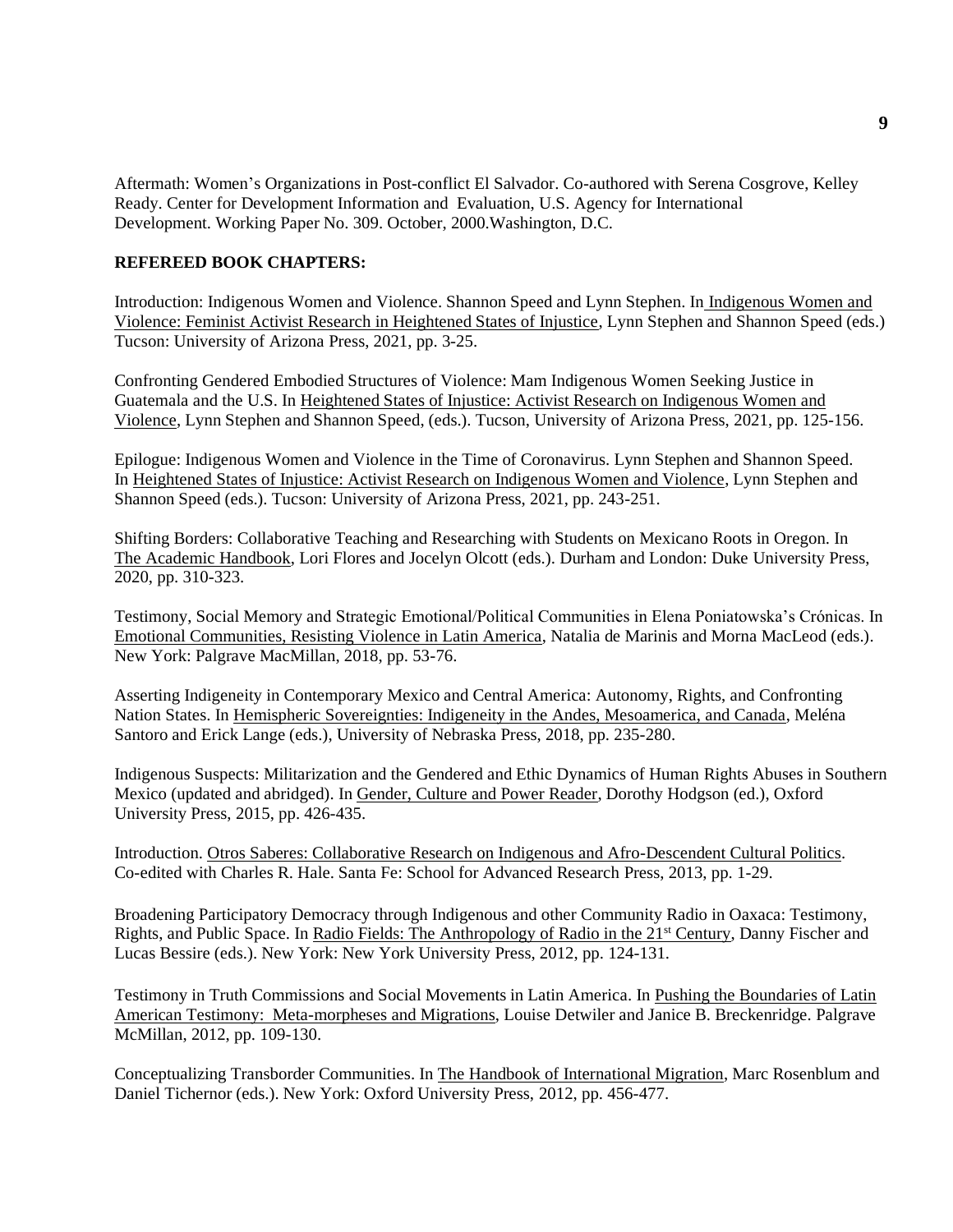The Rights to Speak and to be Heard: Women's Interpretations of Rights Discourses in the Oaxaca Social Movement. In Gender at the Limits of Rights, Dorothy Hodgson (ed). Philadelphia: Penn University Press, 2011, pp. 161-179.

Women and Social Movements in Transborder Communities: Mexico and The United States. In Rural Social Movements in Latin America, Carmen Diana Deere and Frederick S. Royce (eds.) Gainsville: University of Florida Press, 2009, pp. 291-320.

Latinos in Oregon, first author, co-authored with Marcela Mendoza. In Latino America: State-by-State, Mark Overmyer-Velázquez, ed., Westport: Greenwood Press, 2008, 667-686.

Los Nuevos Desaparecidos: Immigration, Militarization, Death, and Disappearance on Mexico's Borders. In Security Disarmed: Critical Perspectives on Gender, Race, and Militarization, Barbara Sutton, Sandra Morgen, and Julie Novkov (eds.). New Brunswick: Rutgers University Press, 2008, pp. 79-100.

Reconceptualizing Latin America. In A Companion to Latin American Anthropology, Deborah Poole (ed.). Malden: Blackwell Publishing, 2008, pp. 426-446.

Women's Land Rights and Indigenous Autonomy in Chiapas: Interlegality and the Gendered Dynamics of National and Alternative Popular Legal Systems. In Decoding Gender: Law and Practice in Contemporary Mexico, Helga Baitenmann, Victoria Chenaut, and Ann Varley (eds.). New Brunswick: Rutgers University Press, 2007, pp. 93-108. Published in Spanish in Los códigos del género: Prácticas del derecho en el México contemporáneo. México D.F.: Universidad Autónoma de México: Programa Universitario de Estudios de Género (PUEG-UNAM), 2010.

Mixtec Farmworkers in Oregon: Linking Labor and Ethnicity through Farmworker Unions, Hometown Associations, and Pan-Indigenous Organizing. In Seeing Color: Indigenous Peoples and Racialized Minorities in Oregon, edited by Jun Xing, Erlinda Gonzalez-Berry, Patti Sakurai, Robert D. Thompson, Jr., and Kurt Peters, Lantham: University Press of America, 2007, pp. 136-150. Also published in Indigenous Mexican Migrants in the United States, Jonathan Fox and Gaspar Rivera-Salgado (eds.). Center for U.S.-Mexican Studies, University of California, San Diego. La Jolla, Ca. 2004, pp. 179-204.

Preface: Indigenous Organizing and the EZLN in the Context of Neoliberalism in Mexico, with Shannon Speed, and Aída Hernández Castillo. In Dissident Women: Gender and Cultural Politics in Chiapas, co-edited with Aida Hernández Castillo and Shannon Speed. Austin: University of Texas Press, 2006, pp. xi-xxi.

Indigenous Women's Activism in Mexico: Oaxaca and Chiapas. In Dissident Women: Gender and Cultural Politics in Chiapas, co-edited with Aida Hernández Castillo and Shannon Speed. University of Texas Press, 2006, pp. 157-175.

Introduction, with Shannon Speed and Aida Hernández Castillo. In Dissident Women: Gender and Cultural Politics in Chiapas, co-edited with Aida Hernández Castillo and Shannon Speed. University of Texas Press, 2006, pp. 33-56.

Rural Women's Activism, 1980-2000. Reframing the Nation From Below. In Sex in Revolution: Gender, Politics, and Power in Modern Mexico, edited by Jocelyn Olcott, Mary Kay Vaughn, and Gabriela Cano, pp. 241-260. Duke University Press, 2006. Published in Spanish in Género, poder y política en el México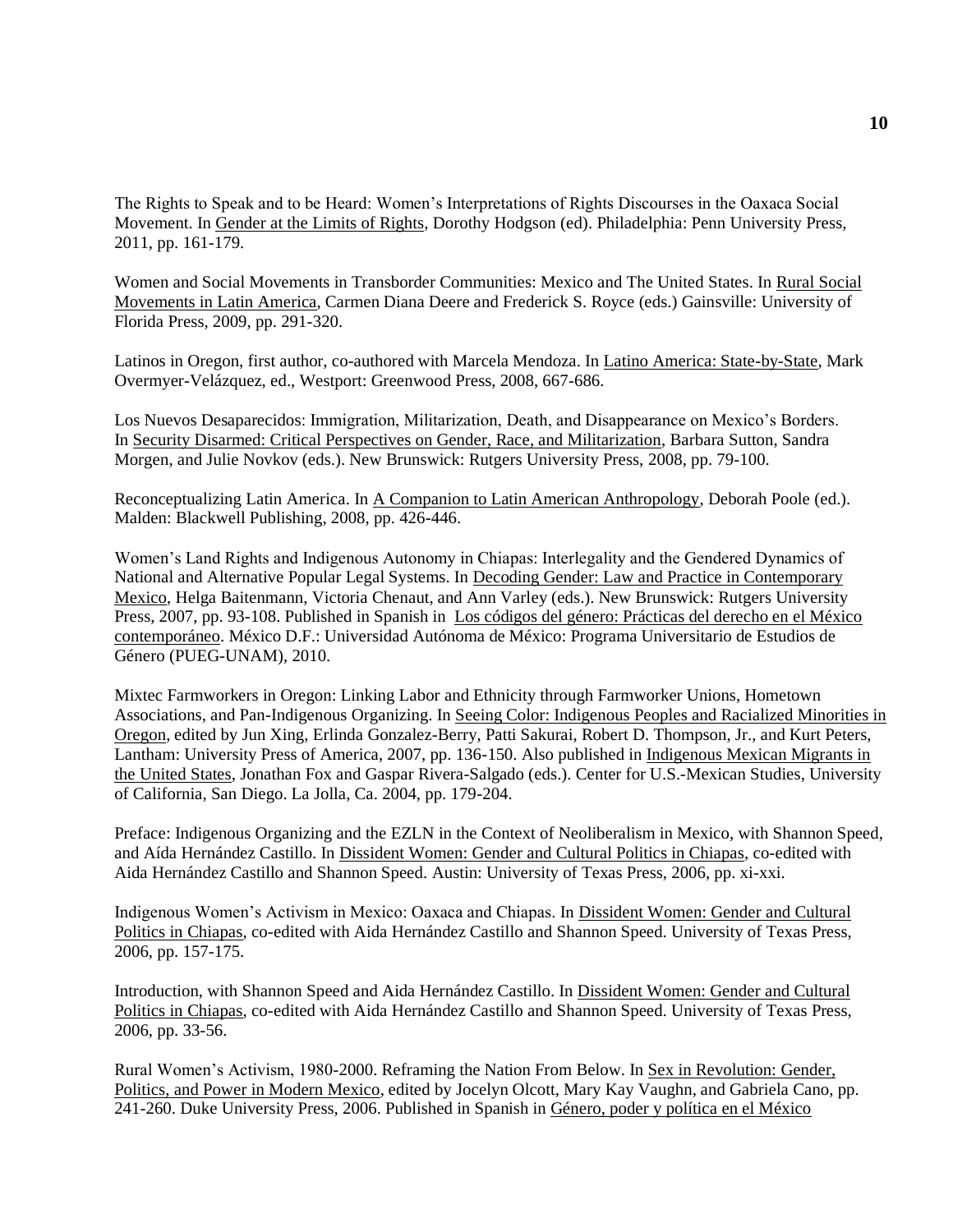posrevolucionario. México D.F.: el Fondo de Cultura Económica (FCE) y la Universidad Autónoma Metropolitana (UAM), 2010.

Zapotec. In Encyclopedia of Sex and Gender: Men and Women in the World's Cultures Carol R. Ember and Melvin Ember, eds. New York: Kluwer Academic/Plenum. 2003, pp. 1006-1015.

The Américas Reader: Introduction, first author with Patricia Zavella, Felix Matos Rodríguez, and Matthew Gutmann. In The Américas Reader: Culture, History, and Representation. Edited with Matt Gutmann, Felix Matos Rodríguez, and Patricia Zavella, pp. 1-30. Malden, MA: Blackwell Publishers, 2003.

Militarization, gender, and ethnicity in Southern Mexico. In Global Issues: Women and Justice, Sharon Pickering and Caroline Lambert (eds.). Sydney: Sydney Institute of Criminology/Federation Press, pp. 59- 97.

Indigenous Autonomy in Mexico. In At the Risk of Being Heard: Identity, Indigenous Rights, and Post-Colonial States, Bartholomew Dean & Jerome Levi (eds.), pp. 191-216. University of Michigan Press, 2003.

In the Wake of the Zapatistas: U.S. Solidarity Work Focused on Militarization, Human Rights, and Democratization in Chiapas. In Cross-Border Dialogues: U.S.-Mexico Social Movement Networking, David Brooks and Jonathan Fox (eds.), pp. 303-328. La Jolla: University of California, San Diego, Center for U.S.-Mexican Studies, 2002.

Women in Mexico's Popular Movements: Survival Strategies against Ecological and Economic Impoverishment. In Rereading Women in Latin America and the Caribbean: The Political Economy of Gender, Jennifer Abbassi and Sheryl L. Lutjens (eds.), pp. 91-111. Boulder: Rowman & Littlefield Publishers, Inc., 2002.

Women's Organizations in El Salvador: History, Accomplishments, and International Support. Second author with Kelley Ready, Serena Cosgrove. In Women and Civil War: Impact, Organizations, and Action, Krishna Kumar (ed.), pp. 183-204. Boulder: Lynne Rienner Publishers, 2001.

Sweet and Sour Grapes: The Struggle of Seasonal Women Workers in Chile. In Women Farmers and Commercial Ventures: Increasing Food Security in Developing Countries, Anita Spring (ed.), pp. 363- 383. Boulder: Lynne Rienner Publishers, 2000.

Between NAFTA and Zapata: Responses to Restructuring the Commons in Chiapas and Oaxaca, Mexico. Reinventing the Commons, Michael Goldman (ed.), pp. 76-101. London: Pluto Press, 1998.

Gender and Grassroots Organizing: Lessons From Chiapas. In Women's Participation in Mexican Political Life, Victoria Rodríguez (ed.), pp. 146-163. Westview Press, 1998.

The Cultural and Political Dynamics of Agrarian Reform in Oaxaca and Chiapas. In The Future Role of the Ejido in Rural Mexico. Richard Snyder & Gabriel Torres (eds.), pp. 7-30. La Jolla: Center for U.S.- Mexican Studies, University of California, San Diego, 1998.

Differentiation, History, and Identity in the Interpretation of Agrarian Reform: Two Oaxaca Case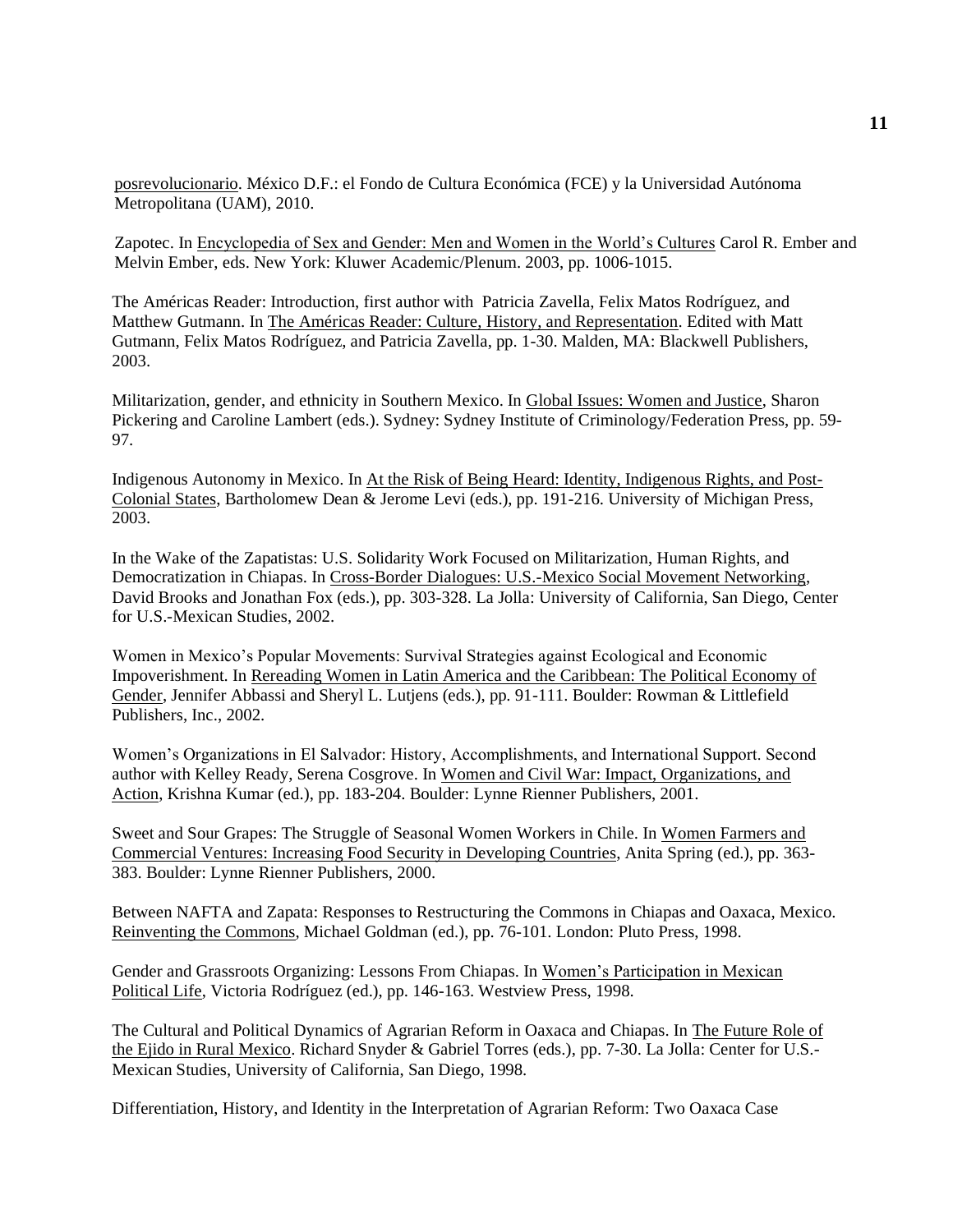Studies. In The Transformation of Rural Mexico: Reforming the Ejido Sector, Wayne Cornelius and David Mhyre (eds.), pp.125-143. La Jolla: Center for U.S.-Mexican Studies, University of California, San Diego, 1998. Also published in Spanish as, Interpretación de la reforma agraria en dos ejidos en Oaxaca: Diferenciación, historia e identidades. In Política Agraria en México: Fines del Siglo, Julio Moguel (ed), pp.73-100, Mexico City: UNAM, CONACYT, JP, Agapa, 1998.

Democracy for Whom?: Womens' Grassroots Political Activism in the 1990s, Mexico City and Chiapas. In Neoliberalism Revisited: Economic Restructuring and Mexico's Political Future, Gerardo Otero (ed.), pp. 167- 187. Boulder: Westview Press, 1996.

Too Little Too Late: The Impact of Article 27 on Women in Oaxaca. In The Reform of the Mexican Agrarian Reform, Laura Randall (ed.), pp. 289-305. New York: M.E. Sharpe, Inc., 1996. Also published in Spanish as Demasiado poco, demasiado tarde? El impacto del Articulo 27 en las mujeres de Oaxaca, en Reformando La Reforma Agraria Mexicana, Laura Randall (ed.), pp.381-404. Mexico City: Universidad Autónoma Metropolitana, Casa Abierta Al Tiempo, El Ataja Ediciones, 1999.

Export Markets and Their Effects on Indigenous Production. In Textile Traditions of Mesoamerica the Andes. M. Schevill, J. Berlo, and E. Dwyer (eds.), pp. 381-399 (in Texas edition). Oakland: Garland Press, 1991. Reprinted by University of Texas Press, 1996.

Weaving in the Fast Lane: Class, Ethnicity, and Gender in Zapotec Craft Commercialization." In Crafts in the World Market: The Impact of Global Exchange on Middle American Artisans, June Nash (ed.), pp. 25- 57. Albany: State University of New York Press, 1993.

Anthropological Research on Latin American Women: Past Trends and New Directions for the 1990s. In Perspectives and Resources: Integrating Latin American and Caribbean Women into the Curriculum and Research. E. Acosta-Belen and Christine Bose (eds.), pp. 25-37. Albany: State University of New York, Center for Latin America and the Caribbean/Institute for Research on Women, 1991.

The Politics of Ritual: The Mexican State and Zapotec Autonomy, 1926-1989. In Class, Politics, and Popular Religion in Mexico and Central America. L. Stephen and J. Dow (eds.), pp. 48-62. Washington D.C.: American Anthropological Association, 1990.

Introduction. In Class, Politics, and Popular Religion in Mexico and Central America, pp. 1-26. Coauthored with James Dow, 1990.

Conclusions. Class, Politics, and Popular Religion in Mexico and Central America, pp. 207-214. Coauthored with James Dow, 1990.

## **REFEREED CHAPTERS IN SPANISH AND PORTUGUESE:**

Mujeres ma en busca de la justicia en Guatemala y Estados Unidos: Cara a cara a las estructuras de violencia y de género encarnadas. In Género y movilidades: lecturas feministas de la migración. Almudena Cortés Maisonave y Josefina Manjarrez Rosas (eds.). Brussells: Peter Lang, 2021, pp. 303-334.

Testimonio, memoria social y comunidades emocionales político-estratégicas en las crónicas de Elena Poniatowska Comunidades Emocionales. Resistiendo a las violencias en América Latina. In Comunidades emocionales: Resistiendo las violencias en América Latina. Morna Macleod y Natalia de Marinis (eds.).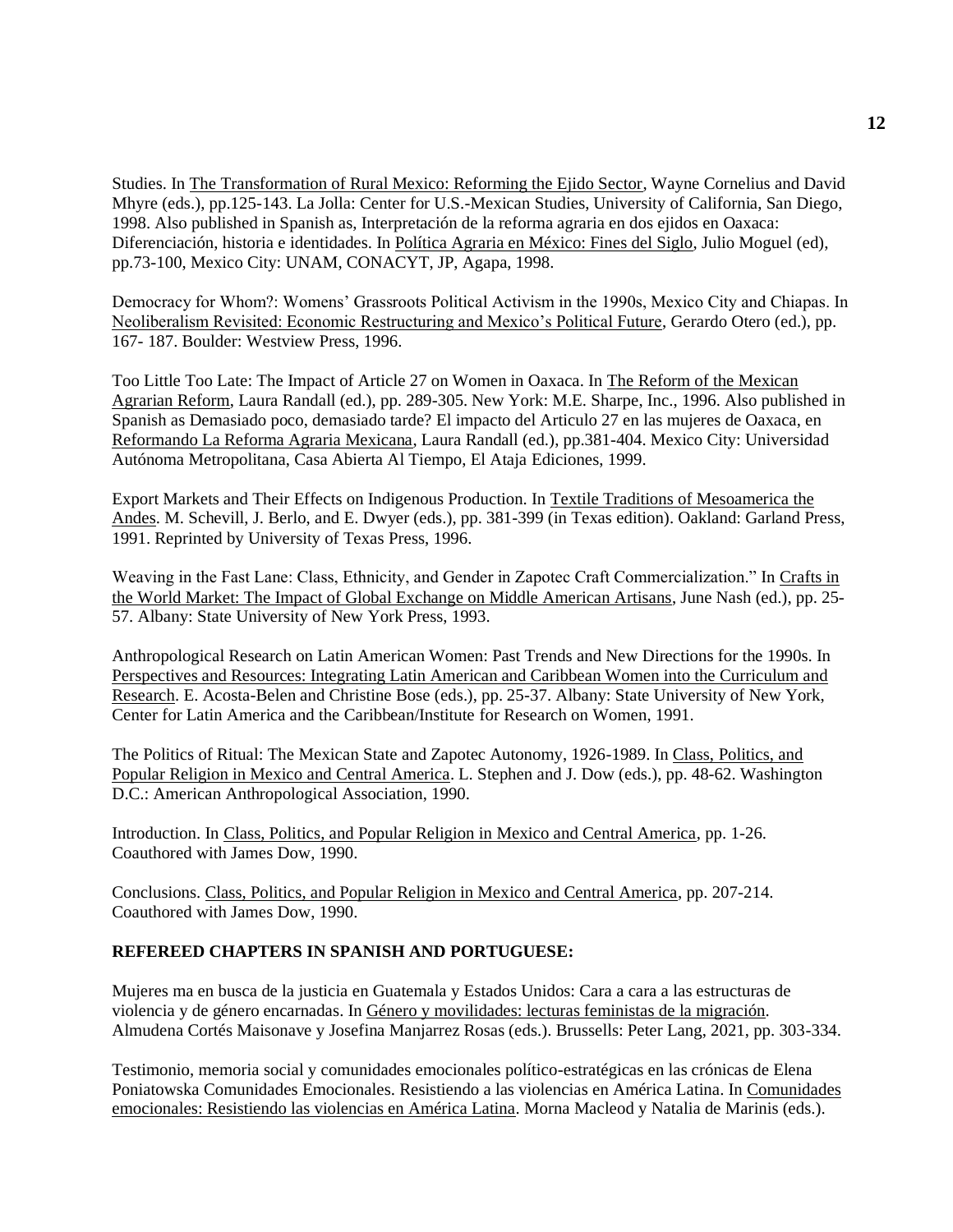Ciudad de México: Universidad Autónoma y Bogotá: Instituto Colombiano de Antropología e Historia, 2019, pp. 65-92.

Género, etnicidad y migración: lecciones de los mixtecos y zapotecos. In Poder, políticas e inmigración en América Latina. Débora Betrisey Nadali (ed.). Barcelona: Ediciones Bellaterra, S.I., 2014, pp. 151-174.

Investigacíon en colaboración y su aplicación a la investigación de género en organizaciones transfronterizas. In Métodos de colaboración e investigación participativa. Marina Ariza y Laura Velasco (eds.).Tijuana, México: El Colegio de la Frontera Norte/Miguel Ángel Porrúa, 2012, pp. 187-239.

Vigilancia e invisibilidad en la vida de los inmigrantes indígenas mexicanos que trabajen en Estados Unidos. In Migración, fronteras, e identidades étnicas transnacionales, Laura Velasco Ortiz (ed.). Tijuana, México: El Colegio de la Frontera Norte/Miguel Ángel Porrúa, 2008, pp. 197-238.

Campesinos Mixtecos en Oregon: trabajo y etnicidad en sindicatos agrícolas y asociaciones de pueblos. En Indígenas Mexicanos Migrantes en los Estados Unidos. Jonathan Fox y Gaspar Rivera Salgado (eds.), pp. 203-227. México D.F.: H. Cámara de Diputados, LIX Legislatura, Universidad de California, Santa Cruz, Universidad Autónoma de Zacatecas, Miguel Ángel Porrúa, 2005.

Ejidatarios y los Patrimonios Arqueológicos en Oaxaca: Contexto Cultural y Tenencia de Tierra. En Sociedad y patrimonio arqueológico en el valle de Oaxaca. Memoria de la Segunda Mesa Redonda de Monte Albán. Nelly M. Robles García (ed.), pp. 326-335. Mexico, D.F.: CONACULTA, Instituto Nacional de Antropología e Historia, 2002.

Género y la Democracia: Lecciones de Chiapas. In Mujeres, Democracia y Ciudadanía. Maria Luisa Tarres (ed.), pp. 311-334. Mexico City: PIEM, Colegio de Mexico, 1998.

Hegemonía fracturada: interpretaciones múltiples del Zapatismo y de la política agraria en ejidos Oaxaqueños (co-autora con Rosaria Pisa). En Las Disputas por el Mexico Rural, Volumen II; Historias y Narrativas. Sergio Zendejas y Pieter de Vries (eds.), pp. 125-164. Zamora: Colegio de Michoacán, 1998.

Relaçoes de genero: um estudo comparativo sobre organizaçoes de mulheres rurais no México e no Brasil. In Política, protesto e ciudadanía no campo. Zander Navarro (ed.), pp. 29-61. Porto Alegre: Editora da Universidade Federal do Rio Grande do Sul, 1996.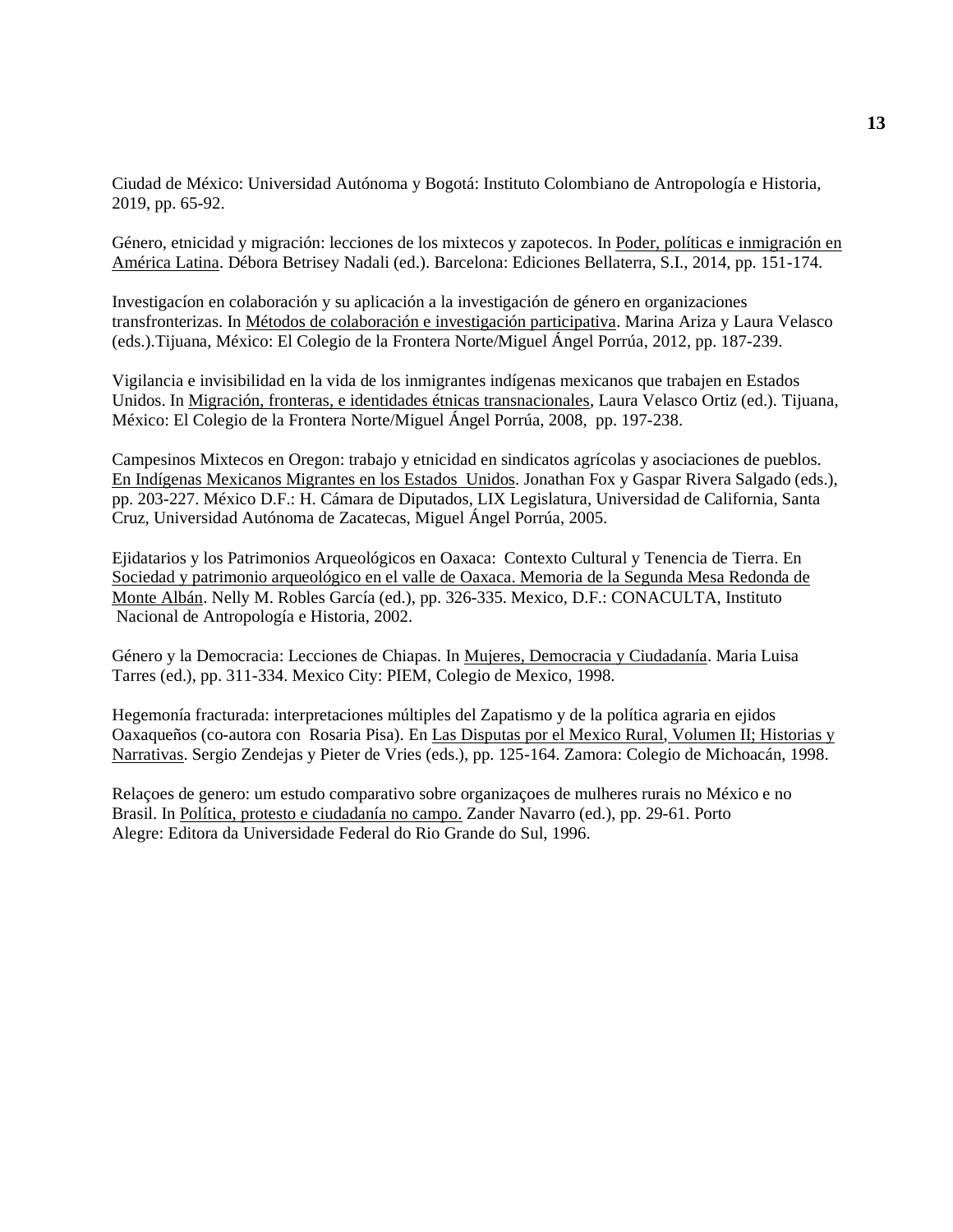#### **EXTERNAL FELLOWSHIPS AND GRANTS:**

Harry Frank Guggenheim Foundation Grant for project titled, "Can the State Interrupt the Vicious Cycle of Gendered Violence that it Helped to Create? Evidence from Guatemala." April 4, 2021 –April 4, 2022.

Latin American Perspectives Lectureship, Center for Latin American Studies, Stanford University. In residence March 4-18, 2019.

Center for U.S.-Mexican Studies, University of California, San Diego. Project titled "Remembering Mexico: Emotion and Testimony in Elena Poniatowska's Crónicas." September 2018 – May 2019.

Harvard University, Radcliffe Institute for Advanced Studies, Exploratory Seminar Grant. Project titled "Indigenous Peoples, Gender Justice and Legal Pluralism in the United States, Mexico and Guatemala." Funds a three-day seminar for 10 people in September of 2016.

National Institute on Minority Health and Health Disparities. "Developing a Community empowered Intervention to Promote Latino Family Health. Co-I with Josh Snodgrass, Heather McClure, Deanna Linville, Chad Cheriel, Carlos Crespo. . PIs-Charles Martinez and Roberto Jímenez. May 1, 2013 – April 30, 2015.

U.S. Department of Education. "Enhancing Latin American Studies at the University of Oregon," Co-PI with Carlos Aguirre. September 2011 – June 2015.

Mexican Academy of Sciences (Academia Mexicana de Ciencias, AMC)) and Mexican-U.S. Foundation for Sciences (Fundación Mexico-Estados Unidos para la Ciencia, FUMEC), fellowship as Visiting Distinguished Professor to the National Autonomous University of Mexico (Universidad Nacional Autónoma de Mexico, UNAM), August 2012.

Center for U.S.-Mexican Studies for project titled Testimony, Identities, and Rights: Oaxaca, Mexico and Beyond." Visiting Fellow, September 2011 – June 2012.

National Council for Research on Women, for project titled, "Women of Color, Borders, and Power: Mentoring and Leadership Development." Co-authored with Lynn Fujiwara, Daniel Hosang. March 2008 – March 2009

National Endowment for the Humanities Fellowship for project titled, "Cultural Difference and Globalization: Indigenous Migrants in the U.S. and Mexico." July 2005 – April 2006

Latin American Studies Association, Inter-American Foundation, Ford Foundation, Mexico, Open Door Society, co-author of grant for Otros Saberes/Otras Americas project administered through the Latin American Studies Association, 2005 – 2014.

Radcliffe Institute for Advanced Study. Fellowship. Harvard University for project titled "Cultural Difference and Globalization: Indigenous Mexican Migrants in the U.S. and Mexico." September 2004 – July 2005.

Ford Foundation. Leadership for a Changing World Project. Awarded for Ethnography of Collaboration between CAUSA (Oregon Immigrant Rights Coalition) and The Rural Organizing Project (ROP).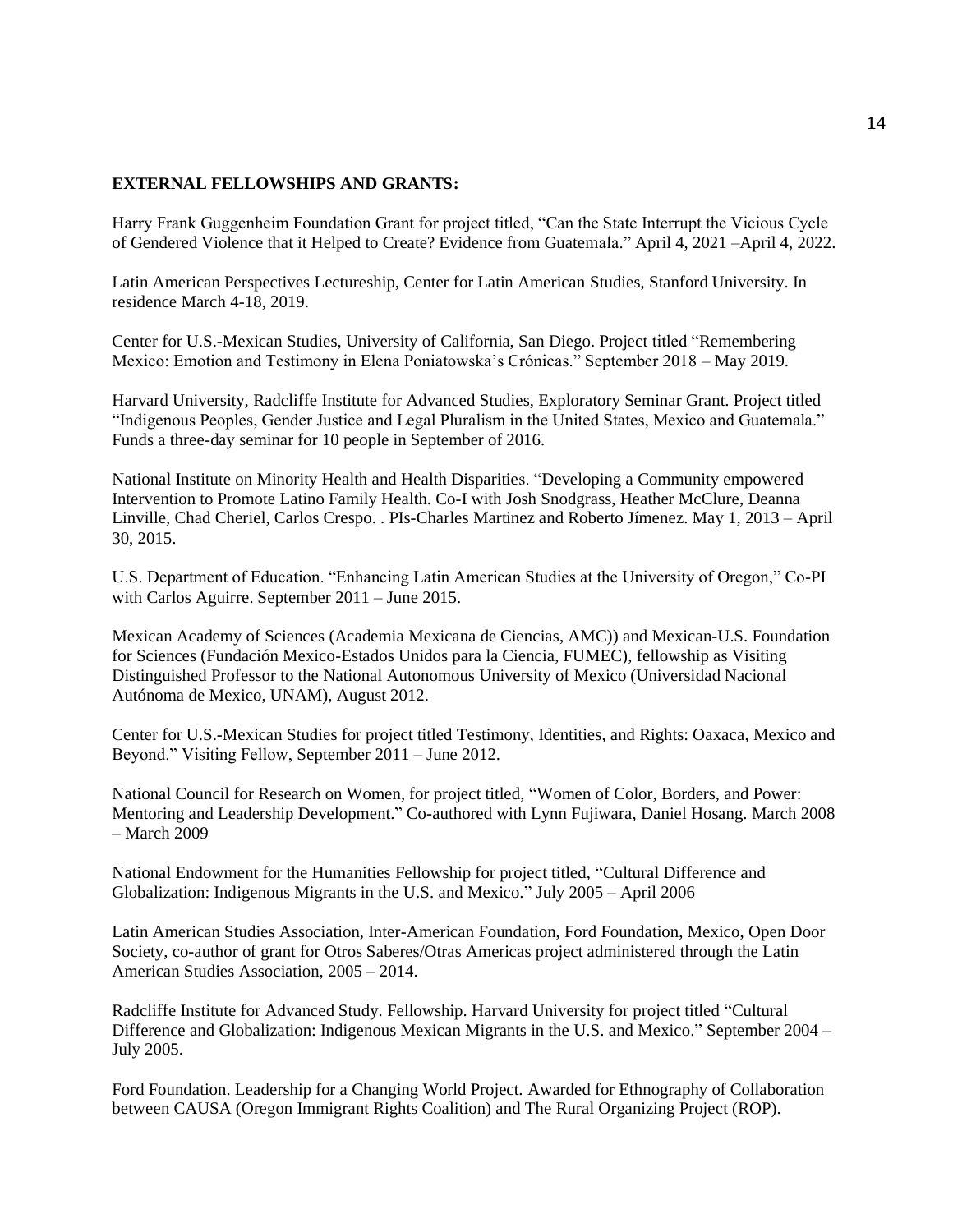Administered through the Robert F. Wagner Graduate School of Public Service, New York University. New York, NY. May 2004 – May 2005.

U.S. Department of Agriculture, dispersed through Aguirre International. Ethnographic research in Woodburn, Oregon for USDA (U.S. Department of Agriculture) project titled, "Towards a New Pluralism: Strategies for Rural Communities Impacted by Immigration." June 2003 – December 2003.

Center for U.S.-Mexican Studies/Center for Comparative Immigration Studies, University of California, San Diego, Visiting Research Fellowship for project titled, "Migrant Struggles: Gender, Ethnicity, and Labor Relations in a Global Economy." Full-year fellowship offered, declined. September 2002 – August 2003.

National Endowment for the Humanities Fellowship for project titled," Between NAFTA and Zapata: Nationalism, History, and Indigenous Identity in Southern Mexico." April – December 1999.

Wenner-Gren Foundation for Anthropological Research field research grant for project titled, "Nationalism, History, and Identity in the Reception and Reconfiguration of Agrarian Restructuring Policy in Southern Mexico." July 1997 – December 1998.

Center for U.S.-Mexican Studies at the University of California, San Diego and Centro de Investigacíones y Estudios Superiores en Antropología Social del Occidente (CIESAS, Guadalajara) field research grant for project titled, "Responses to Agrarian Reform in Oaxaca and Chiapas: Rebellion, Resistance and Identity Creation." July 1996 – June 1997.

Center for U.S. - Mexican Studies, University of California at San Diego, Post-Doctoral Research Fellowship, March – August 1995.

Research Grant. Wenner-Gren Foundation for Anthropological Research field research grant for project titled, "Historical Memory and Agrarian Reform in Oaxaca, Mexico." July 1994 – July 1995.

National Science Foundation research planning grant for project titled "The Impact of Agrarian Restructuring on Mexican Gender and Family Relations: 1993-1998." July 1993 – January 1995.

Field Research Grant. Ejido Reform Program, Center for U.S.-Mexican Studies, University of California, San Diego. Project titled, "The Impact of Agrarian and Economic Restructuring on Gender and Family Relations in Mexico." July 1993 – July 1994.

Project Grant, Foundation for a Compassionate Society. Project titled, "Testimonials of Salvadoran Women." July 1993 – July 1994.

Young Faculty Fellowship, Project on Governance of Nonprofit Organizations, Indiana University Center on Philanthropy. Project titled "The Gendered Dynamics of Women in Popular Movements and in Nongovernmental Organizations." July 1993 – July 1994.

Research Award, The Whiting Foundation. For research on women's leadership and participation in peasant movements, Mexico and Brazil. June 1990 – June 1991.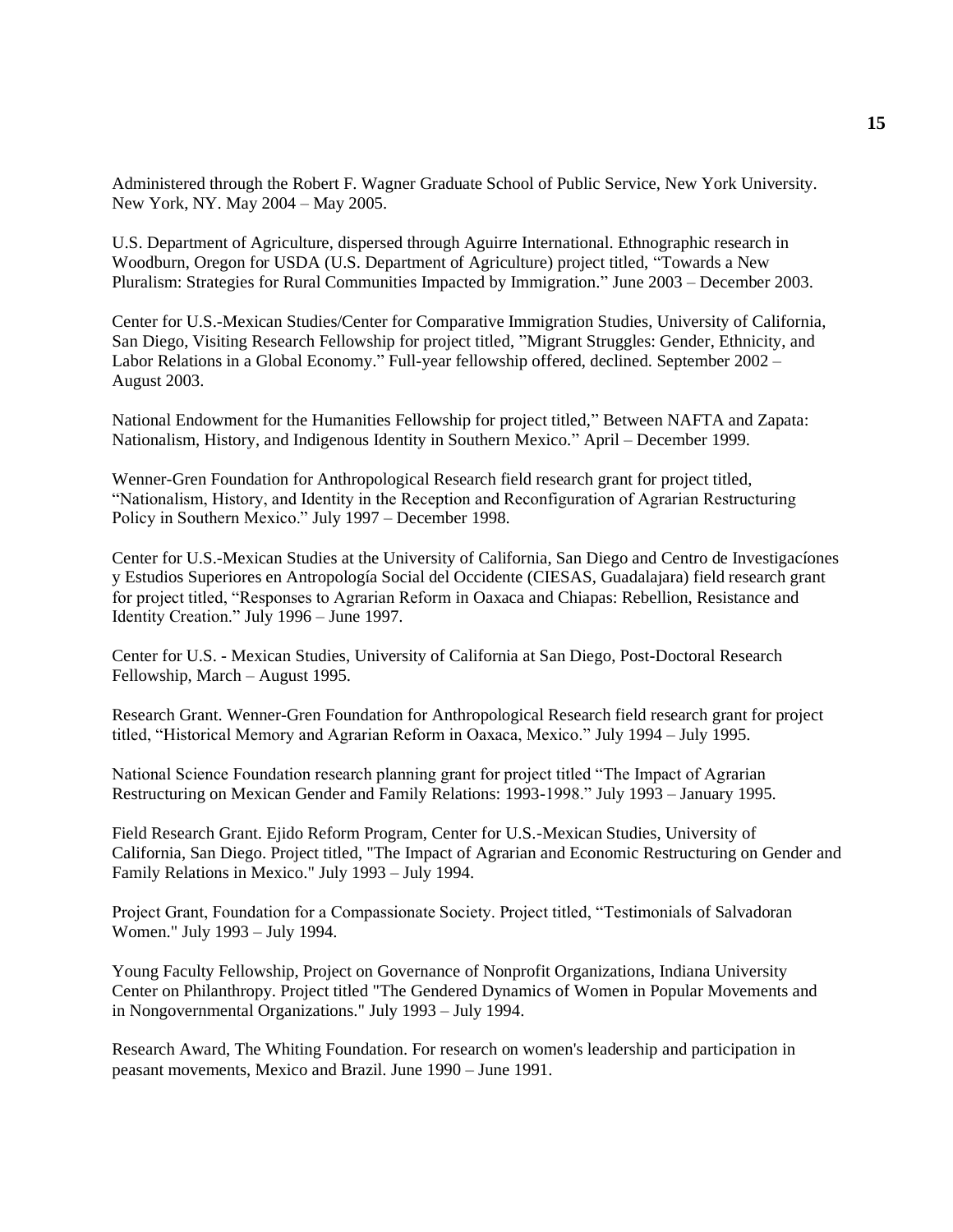Research Award, The Inter-American Foundation, Washington, D.C. Project titled "The Gendered Dynamics of Accountability: Women's Participation in Regional Peasant Organizations in Brazil, Paraguay, and Mexico." January 1990 – June 1991.

Visiting Research Fellow, Center for U.S. Mexican studies, University of California, San Diego, La Jolla, California, January – August 1989

Project Grant, Cultural Survival, Inc. December 1986 – September 1987.

Doctoral Fellowship, Wenner-Gren Foundation for Anthropological Research, September 1985 – June 1986.

#### **INTERNAL GRANTS AND FELLOWSHIP (1994 – Present):**

Oregon Humanities Center, Provost's Senior Humanist Research Fellowship, Fall 2022.

Oregon Humanities Center, Book Subvention Grant. Unviersity of Oregon, January 2021.

Vice President for Research and Innovation, University of Oregon, "Gendered Justice: Addressing Violence Against Women in Guatemala and the U.S." 2018 – 2022, Incubating Interdisciplinary Initiatives Award (I3).

Vice President for Research and Innovation, University of Oregon. "Achieving Justice: Gendered Violence, Displacement, and Legal Access in Guatemala and the U.S." July 1, 2018 – June 30, 2019.

Center for the Study of Women and Society. "Intersectional Gender Justice: From Guatemala to Oregon." Project Leaders: Erin Beck, Assistant Professor of Political Science; Gabriela Martínez, Associate Professor of Journalism and Communication; Lynn Stephen, Professor of Anthropology. July 1, 2016 – June 30, 2019.

Center for Latino/a and Latin American Studies. "Intersectional Gender Justice: From Guatemala to Oregon" with Erin Beck. July 1, 2016 – June 30, 2017.

Wayne Morse Center for Law and Politics. Project grant for "Immigration Education: Curriculum on Citizen Children with Undocumented Parents." Curriculum development project with high-school teachers from Eugene, Portland, and Woodburn. July 1, 2016 – June 30, 2017.

Oregon Humanities Center. For project titled, "Writing Testimony and Expanding the Public Sphere: Elena Poniatowska in Mexico." September 15 – December 30, 2015.

Center for the Study of Women in Society, Faculty Fellowship. For project titled *Tristeza/Alegria: Citizen Children of Undocumented Parents.* July l, 2014 – June 30, 2015.

Office of the Provost, University of Oregon. Funding for "The Americas in a Globalized World: Linking Diversity and Internationalization. AY 2009 – 2010, 2010 – 2011. Co-authored with Carlos Aguirre, Michael Hames-García.

Tom and Carol Williams Council Instructional Grant, University of Oregon. For development of Latino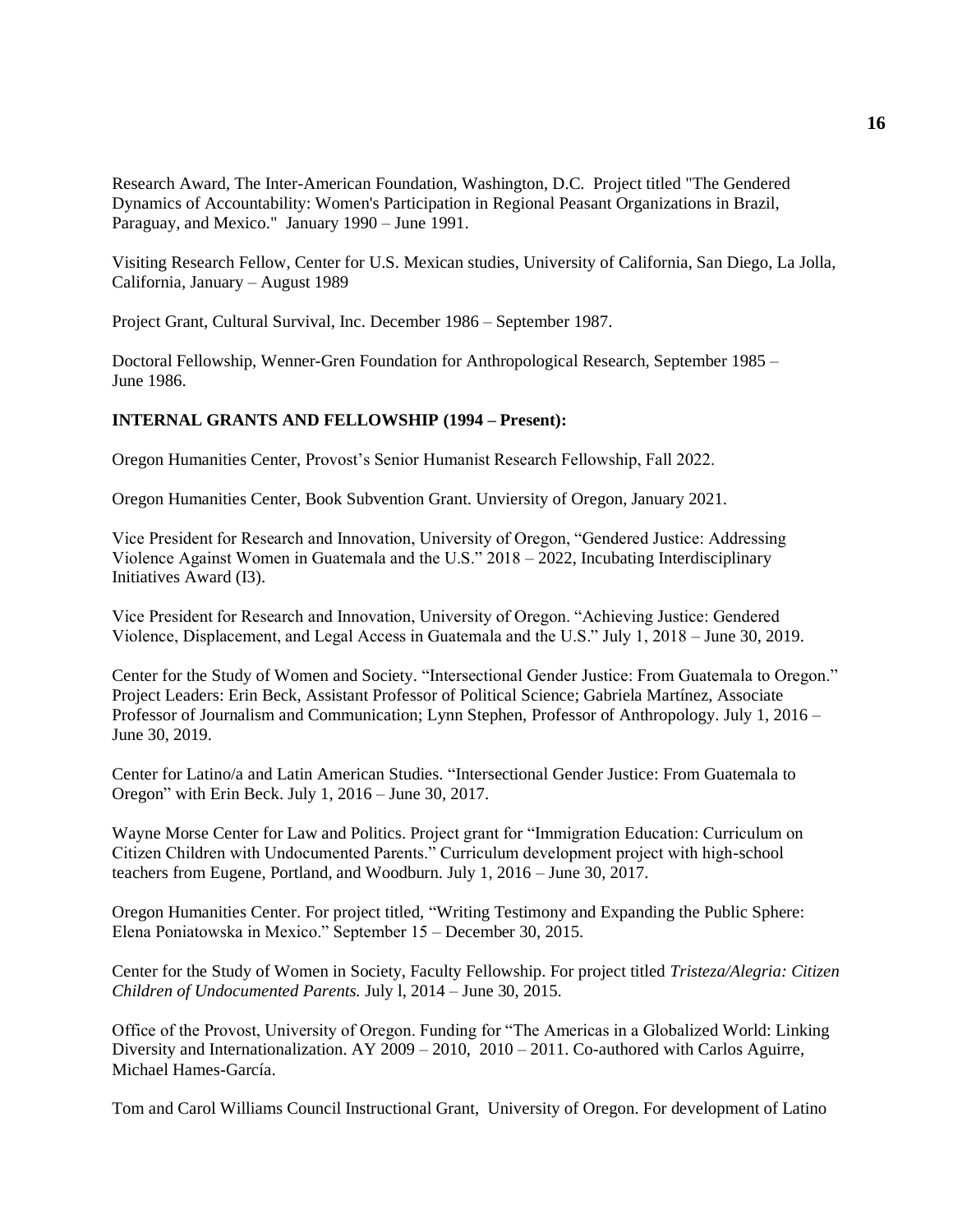Roots in Oregon project (courses plus website), with Gabriela Martínez. July 2010 – June 2011.

Office of Institutional Equity and Diversity (OEID) grant for development of Latino Roots in Oregon Project (courses). July 2010 – June 2011.

College of Arts and Sciences. Grant for course development and website, with Gabriela Martínez, Latino Roots in Oregon. July 2010 – June 2011.

Wayne Morse Center for Law and Politics. Grant for Conference, Gender, Families, and Latino Immigration in Oregon. Conference in May, 2008. September 2007 – June 2008.

Wayne Morse Center for Law and Politics. Grant for team-taught course and speaker series, "Indigenous Immigrants in Oregon." September 2006 – June 2007.

Summer Research Award for Faculty, University of Oregon. For project titled, "Transborder Immigrant Youth in Mexico and Oregon." June 2006 – August 2006.

Oregon Humanities Center Teaching Fellowship and Sherl K. Coleman and Margaret E. Guitteau Professorship in the Humanities. University of Oregon. June 2002 – March 2003.

Research Grant. Center for the Study of Women in Society Summer Research Award for faculty, University of Oregon. For project titled "Zapotec Women in the Global Economy." June 2002 – March 2003.

William Morse Chair Vision Grant. For project titled, " The Life of the Strawberry: Labor and Consumer Relations From Field to Dinner Plate." Collaborative project with Pineros y Campesinos Unidos PCUN)/MEChA. June 2002 – March 2003.

Oregon Humanities Center Research Fellowship. Project titled, Between NAFTA and Zapata: History, Nationalism, and Indigenous Identity in Southern Mexico. June 2002 – March 2003.

William Morse Chair Vision Grant. For project titled, "American Politics and the Farmworker Experience: A Community-Based Research and Teaching Proposal. " Collaborative Project with Pineros y Campesinos Unidos del Nordoeste ( Northwest Treeplanters and Farmworkers United, PCUN), and MECHA (Movimiento Estudiantil Chicano de Aztlan, Chicano Student Movement of Aztlan). 1999 – 2000.

Research and Scholarship Development Fund. Northeastern University. Project titled, New Indians on the Western Frontier: Work, Family, and Community Life Among Indigenous Mexican Farmworkers in the Pacific Northwest. 1998 – 1999.

Instructional Development Grant. Northeastern University. 1993-1995 (co-authored). Project titled "Curriculum Development in Latino Studies." 1993 – 1995.

Strategic Initiative Planning Grant. Office of the Provost, Northeastern University. Project titled, "Latino, Latin American and Caribbean Programming at Northeastern University." 1993 – 1994.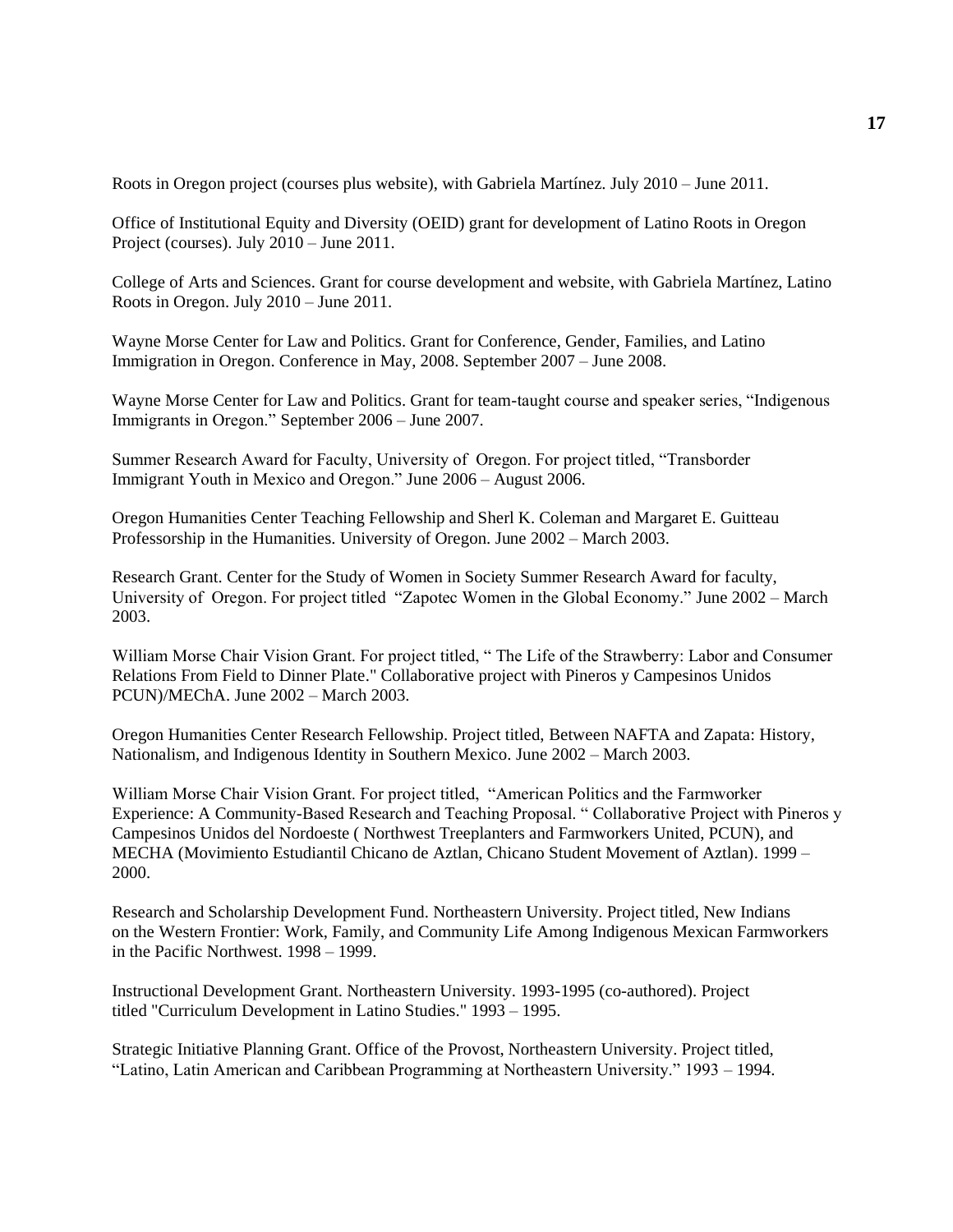## **BOOK/FILM REVIEWS:**

Review of Compañeras: Zapatista Women's Stories by Hilary Klein. Indigenous Rights and Women's Rights Together. Women's Review of Books 52(4):12-13, July/August 2015.

Review of Shaping the Motherhood of Indigenous Mexico by Vania Smith-Oka. Hispanic American Historical Review 95(1): 183-185, February 2015.

Review of Indigenous Media in Mexico: Culture, Community, and the State by Erica Cusi-Wortham. Journal of Latin American Studies 46(4): 815-817, November 2014.

An FMLN Woman's Story of Courage and Conviction, 20 Years Later. Review of Maria's Story: A Documentary Portrait of Love and Survival in El Salvador's Civil War, a documentary film by Monona Wali and Pamela Cohen (1990, rereleased 2010). North American Congress on Latin America, Report on the Americas, Sept/Oct. 2010, Vol. 43 (5).<https://nacla.org/node/6750>

Review of The Latino Threat: Constructing Immigrants, Citizens, and the Nation by Leo R. Chavez. Journal of International Migration and Integration 10 (2): 213-215, 2009.

Review of From Revolution to the Maquiladoras Gender, Labor, and Globalization in Nicaragua, by Jennifer Bickman Méndez. American Ethnologist 33(2): May 2006. Electronic Review. [http://www.aaanet.org/aes/bkreviews/result\\_details.cfm?bk\\_id=3658](http://www.aaanet.org/aes/bkreviews/result_details.cfm?bk_id=3658)

Review of Mayan lives, Mayan utopias: the indigenous peoples of Chiapas and the Zapatista rebellion. Jan Rus, Rosalva Hernández Castillo, and Shannan L. Mattiace (eds.). In The Journal of the Royal Anthropological Institute 11(4):864-866, 2005.

Review of Gender's Place: Feminist Anthropologies of Latin America. Rosario Montoya, Lessie Jo Frazier, Janise Hurtig (eds.). In The Journal of the Royal Anthropological Institute 11(1):177-178.2005.

Review of To See with Two Eyes: Peasant Activism and Indian Autonomy in Chiapas, Mexico by Shannan Mattiace. In Journal of Anthropological Research 60: 575-577, 2004.

Review of Crafting Tradition: The Making and Marketing of Oaxacan Wood Carvings, by Michael Chibnik. In Hemisphere: A Magazine of The Americas Vol. 13: 31-33, Spring 2004.

Review of The Romance of Democracy: Compliant Defiance in Contemporary Mexico by Matthew C. Gutmann. Berkeley: University of California Press. In The Americas: A Quarterly Review of Inter-American Cultural History 60(2): 286-288, 2003.

Review of Histories and Stories from Chiapas. Border Identities in Southern Mexico by R. Aída Hernández Castillo. In American Anthropologist 105(2): 425-426, 2003.

Review of Radical Women in Latin America: Left and Right. Edited by Victoria González and Karen Kampwirth. In The Americas: A Quarterly Review of Inter-American Cultural History 59(2):254-256, 2002.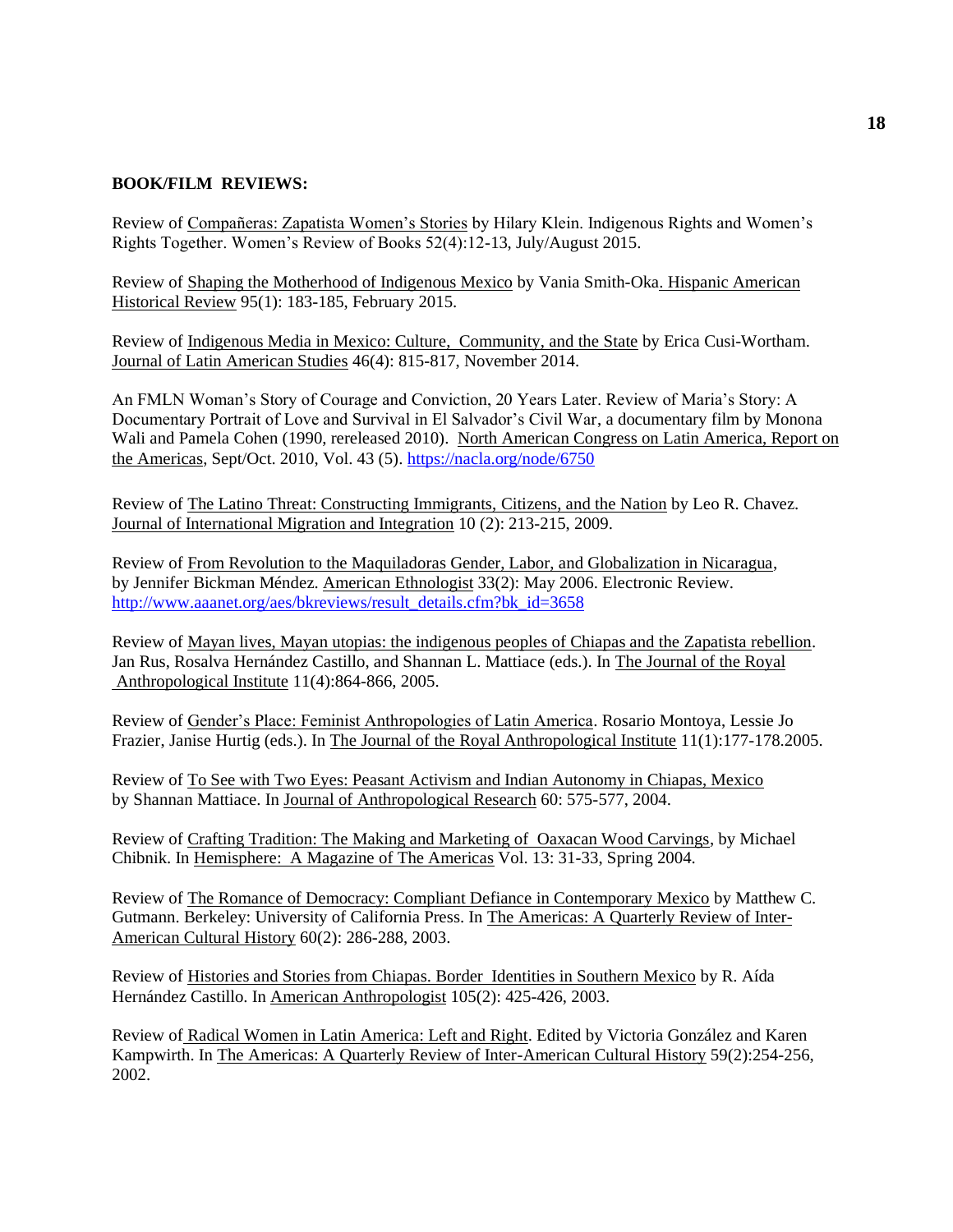Review of Women and Alcohol in a Highland Town by Christine Eber (second edition) and After Revolution: Mapping Gender and Cultural Politics in Neoliberal Nicaragua by Florence Babb. NACLA Report on the Americas 36(5):50-52, March/April 2001.

Review of The Chiapas Rebellion, by Neil Harvey. American Political Science Review 93(4):998-999, 1999.

Review of Indigenous Women: The Right to a Voice, Diana Vinding, ed. In American Ethnologist 26(4): 1006-1007, 1999.

Review of Crazy for Democracy: Women in Grassroots Movements by Temma Kaplan. In Political Science Quarterly 113(2):348-349, 1998.

Review of Between Reform and Revolution: Political Struggles in the Peruvian Andes, 1969-1991 by Linda Seligmann. In American Ethnologist 24(3):687-688, 1997.

Review of In the Museum of Mayan Culture: Touring Chichén Itzá by Quetzil E. Castañeda. In Contemporary Sociology 26(6):781-782, November 1997.

Review of Women and Alcohol in a Highland Maya Town: Water of Hope, Water of Sorrow, by Christine Eber. In Journal of the Royal Anthropological Institute 3(3): 626-627, 1997. Review of The Quest for the Other: Ethnic Tourism in San Cristóbal, Mexico by Pierre L. van den Berghe. In Contemporary Sociology 26(6):781-782, 1997.

Review of Making the World Safe for Existence, by Lauren Slade. Man 29(2):521-532, 1994.

Review of Ethnicity and Class Conflict in Rural Mexico by Frans J. Schryer. The Latin American Anthropology Review 3(2):74-75, 1991.

Review of the Crossroads of Class and Gender by L. Benería and R. Roldán. Women's Studies International Forum 12(2):479, 1989.

## **INVITED SEMINARS, LECTURES, AND COLLOQUIA (2008 – Present):**

4/29/22 Stories that Make History, Invited Book Talk, Center for Latin American Studies, Stanford University.

2/24/22 Stories that Make History, Invited Book Talk, with commentator Juan Villoro, Center for Mexican Studies, Institute for Latin American Studies, UCLA. [https://www.facebook.com/uclaLAI](https://urldefense.com/v3/__https:/www.facebook.com/uclaLAI__;!!C5qS4YX3!VvEl6tlVxFX8jeZclVdcfOEC8RIx0P5F5u7nUyeLD3gq50TRcTOmp2y5WMo8seX8jw$)

2/10/22—Stories that Make History. Invited Book Talk, Claire Lindsay, University College London discussant. Latin American Studies Network, University of Each Anglia, Norwich, Great Britain.

1/21/22. Ni Una Menos: Violence Against Women and Justice in Guatemala. Film premier and panel discussion. With Gabriela Martinez and Erin Beck. [https://youtu.be/radGQw\\_ACmE](https://youtu.be/radGQw_ACmE)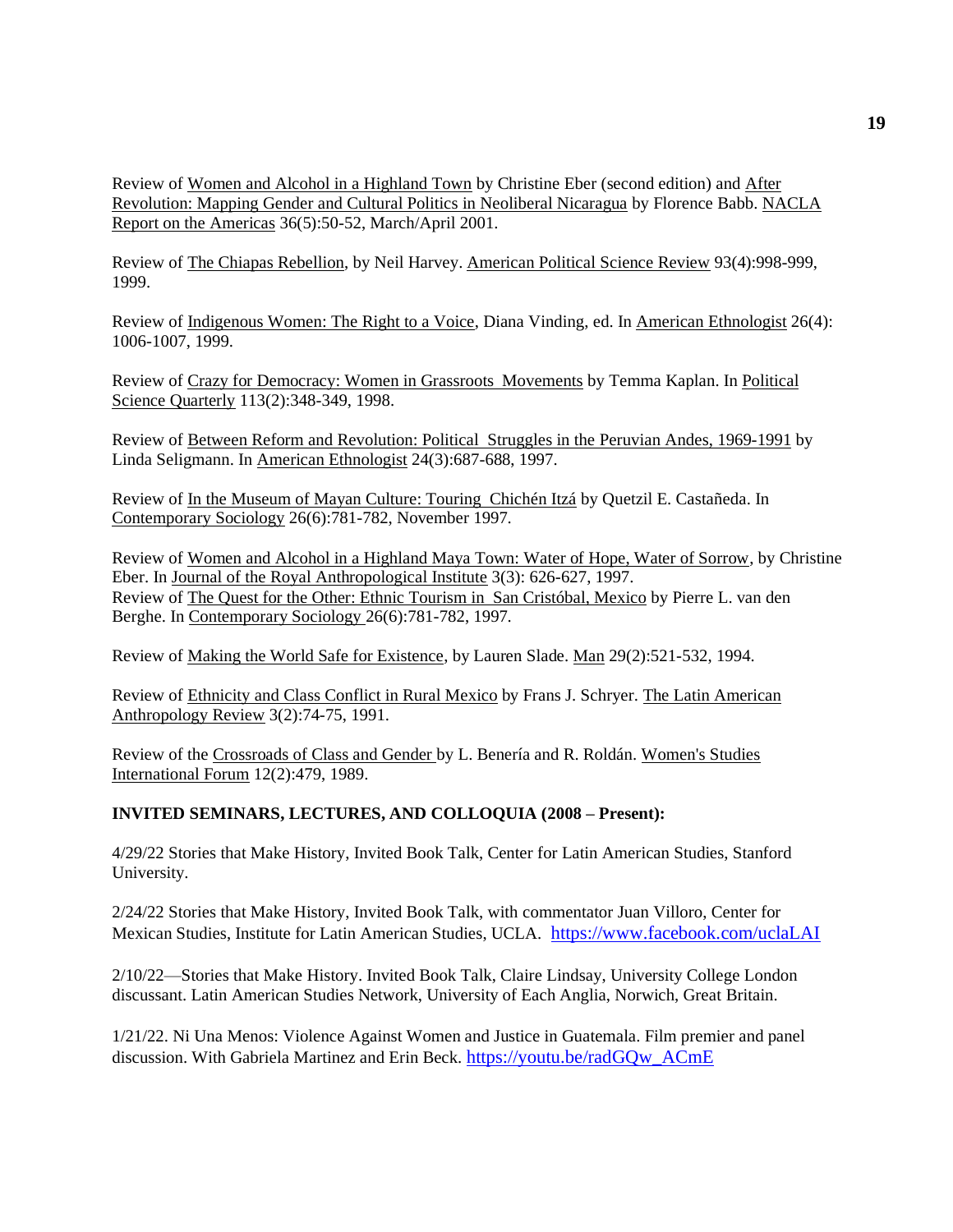12/21 – "The Future of Immigration." Lecture, Institute for Research on Women, Rutgers University.

04/21 – "Indigenous Women and Violence." Lecture with Shannon Speed, Feminisms in Action Lecture, Department of Women's and Gender Studies, University of Rhode Island.

03/2021 – "Women Fleeing Gendered Violence: From Research to Expert Witnessing." Lecture, Department of History, University of New Mexico, Seminar.

02/2021 – "Expert Witnessing in Immigration Court and Rethinking Asylum from an Anthropological Lens." Anthropologist as Witness, Colloquium. Anthropology Department, CUNY.

09/2020 – "Working as an Expert Witness." Refugee and Human Rights Clinic, Hastings Law School, University of California, Berkeley.

09/2020 – "Gendered embodied structures of violence: Why are indigenous women fleeing Guatemala and seeking asylum in the U.S?" Department of Anthropology, University of Nevada, Las Vegas.

11/2019 – "Grounded in This Place: A Deep History of Latino Activism in Oregon." With Mario SiFuentez. Oregon Historical Society. Portland, OR. [https://www.ohs.org/events/latino-activism-in](https://www.ohs.org/events/latino-activism-in-oregon.cfm)[oregon.cfm](https://www.ohs.org/events/latino-activism-in-oregon.cfm)

11/2019 – Why are Women Fleeing Central America and Seeking Asylum in the U.S.? Teach-In on Migrant Caravan, University of California, San Diego. November 29, 2019.

10/2019 – "Why Central American Women Fleeing Violence Seek Asylum." The George and Ann Platt Distinguished Lecture. Institute for the Study of the Americas. University of North Carolina, Chapel Hill.

05/2019 – Presidential Address, Nuestra América: Justice and Inclusion. Welcoming Ceremony, Annual Congress of the Latin American Studies Association (LASA), Boston. [https://www.youtube.com/watch?list=PLYNjoSvD4iW6\\_IStV3dNtNu7fwTZ2jLMq&time\\_continue=19](https://www.youtube.com/watch?list=PLYNjoSvD4iW6_IStV3dNtNu7fwTZ2jLMq&time_continue=19&v=3QCBTrCiskI) [&v=3QCBTrCiskI](https://www.youtube.com/watch?list=PLYNjoSvD4iW6_IStV3dNtNu7fwTZ2jLMq&time_continue=19&v=3QCBTrCiskI)

03/2019 – "Gendered Embodied Structures of Violence: Mam Women Seeking Justice in Guatemala and the U.S." Latin American Perspectives' (LAP) lecturer and keynote speaker of the ["Access to Gendered](https://arts.stanford.edu/events/824/82492/)  [Justice: Advances and Obstacles in Guatemala and the U.S. in Comparative Perspective"](https://arts.stanford.edu/events/824/82492/) symposium. Center for Latin American Studies, Stanford University.

01/2019 – "From Tlatelolco to Ayotzinapa: The Crónicas of Elena Poniatowska in Mexican Social Memory." Seminar, Center for U.S.-Mexican Studies, University of California, San Diego.

12/2018 – Violencia Interseccional: Lecturas de Refugiadas Mames Buscando Justicia en Guatemala y EEUU. Seminario Permanente sobre Migracion Internacional, Ciclo 2018. Colegio de la Frontera Sur, Tijuana, Mexico.

02/2018 – Gender Violence, Specialized Courts and Guatemalan Asylum Cases in the United States. Keynote talk. Fairhaven College of Interdisciplinary Studies, University of Western Washington, Bellingham, WA. <https://vimeo.com/257167593>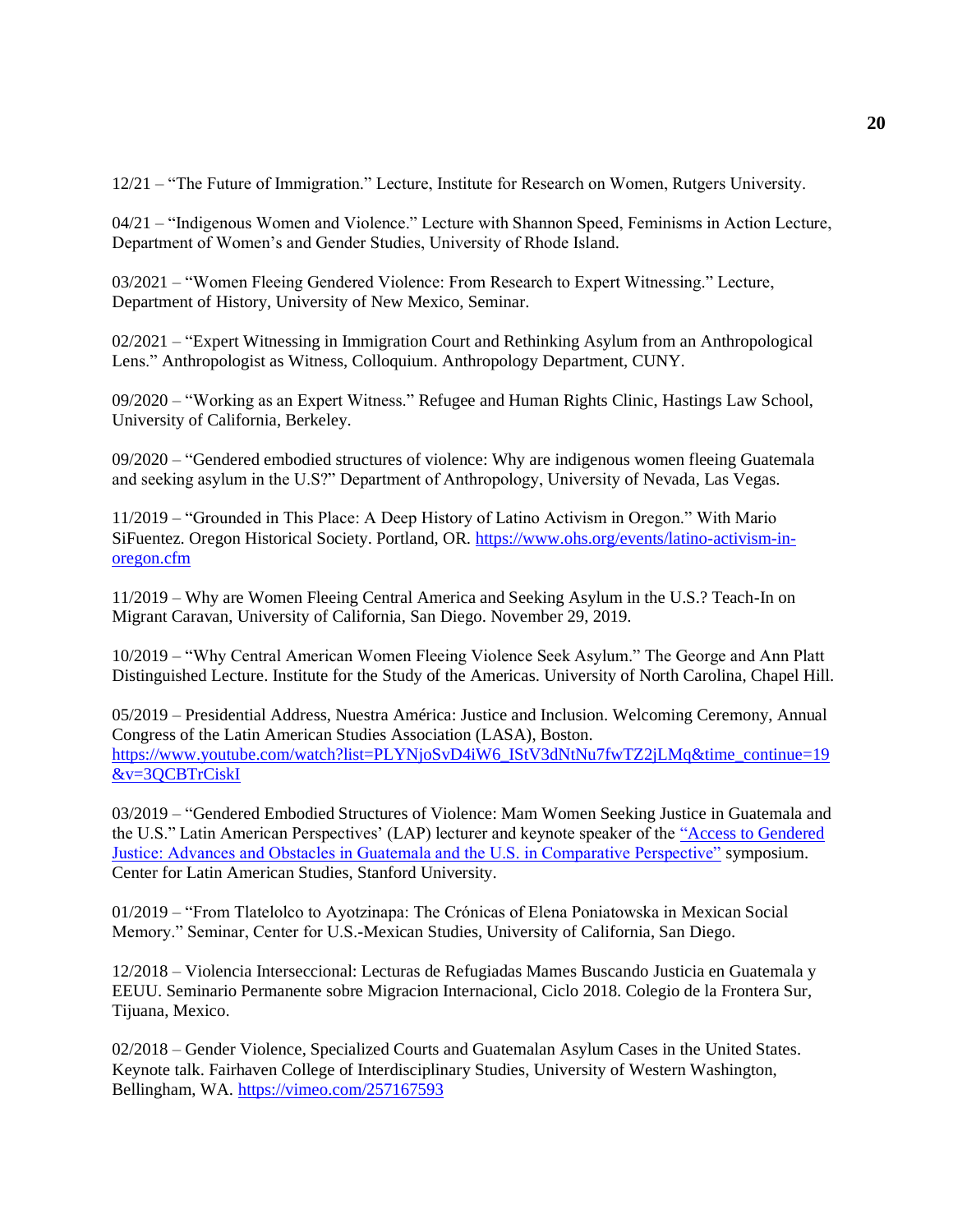09/2017 – Alfonso Aguirre Beltrán Conferencia Magistral, "Hacia una imaginación transfronteriza en los tiempos de Trump", la Universidad Veracruzana (UV) y el Centro de Investigaciones y Estudios Superiores en Antropología Social (CIESAS). (Towards a transborder imagination in the times of Trump." University of Veracruz, CIESAS Golfo, Xalapa, Veracruz.

02/2017 – Keynote Talk. Lessons from Making "Sad Happiness: Cinthya's Transborder Journey." Childhoods in Motion: Children, Youth, Migration, and Education Conference. UCLA Center for the Study of International Migration. March 3-5, 2017.

09/2016 – Contested Masculinities, Gender Violence and Legal Pluralism: Implications for Mam Female Refugees Seeking Gendered Asylum. Paper presented at Advanced Seminar on Indigenous Peoples, Gender Justice and Legal Pluralism in the United States, Mexico and Guatemala. Radcliffe Institute, Harvard University, Cambridge, MA.

11/2018 – [Elena Poniatowska, Testimony, and Social Memory in Mexico:](http://las.uoregon.edu/2015/11/06/elena-poniatowska-testimony-and-social-memory-in-mexico-the-1985-earthquake/) The 1985 Earthquake. Oregon Humanities Center, University of Oregon, Eugene, OR

10/2015 – Antropología Colaborativa. Seminario. Centro de Investigaciones y Estudios Superiores en Antropología Social (CIESAS), Mexico City, Mexico.

06/2015 – Violencia de Genero en Perspectivo Comparativo. Presentación en Seminario Internacional "Memoria Colectiva y Derechos Humanos en Guatemala: Lecciones del pasado y desafíos del presente." Archivo Histórico de la Policía Nacional, Paraninfo, Universidad de San Carlos, Ciudad de Guatemala.

05/2015 – Bearing Witness/Siendo Testigo. 2015 LASA/Oxfam Martin Diskin Lecture, presented at the 2015 Annual Meetings of the Latin American Studies Association (LASA), San Juan, Puerto Rico.

03/2015 – Creating Pre-Emptive Suspects: National Security, Border Defense, and Immigration Policy. Michael Kearney Memorial Lecture, Society for Applied Anthropology Annual Meeting, March 24-28, 2015, Pittsburgh, PA.

10/2014 – Militarization and Transborder Gender Violence: Lessons from Mexican Indigenous Female Asylum Seekers. Keynote speech. Conference sponsored by Society for Applied Anthropology, CIESAS, University of Baja California. Ensenada, Mexico, Sept. 10-14, 2014.

04/2014 – Collaborative Ethnography with Social Movements. The Studio for Ethnographic Design. University of California, San Diego.

04/2014 – We are the Face of Oaxaca: Testimony and Social Movements. Center for U.S.-Mexican Studies University of California, San Diego.

04/2014 – Testimony and Social Movement: The Oaxaca Movement of 2006. Latin American Studies, Lewis and Clark College. Portland, Oregon.

06/2012 – Testimony, Ethnography, and Human Rights. Presentation to ANSC Human Rights II: Contemporary Issues. Department of Anthropology, University of California, San Diego, June 5, 2012.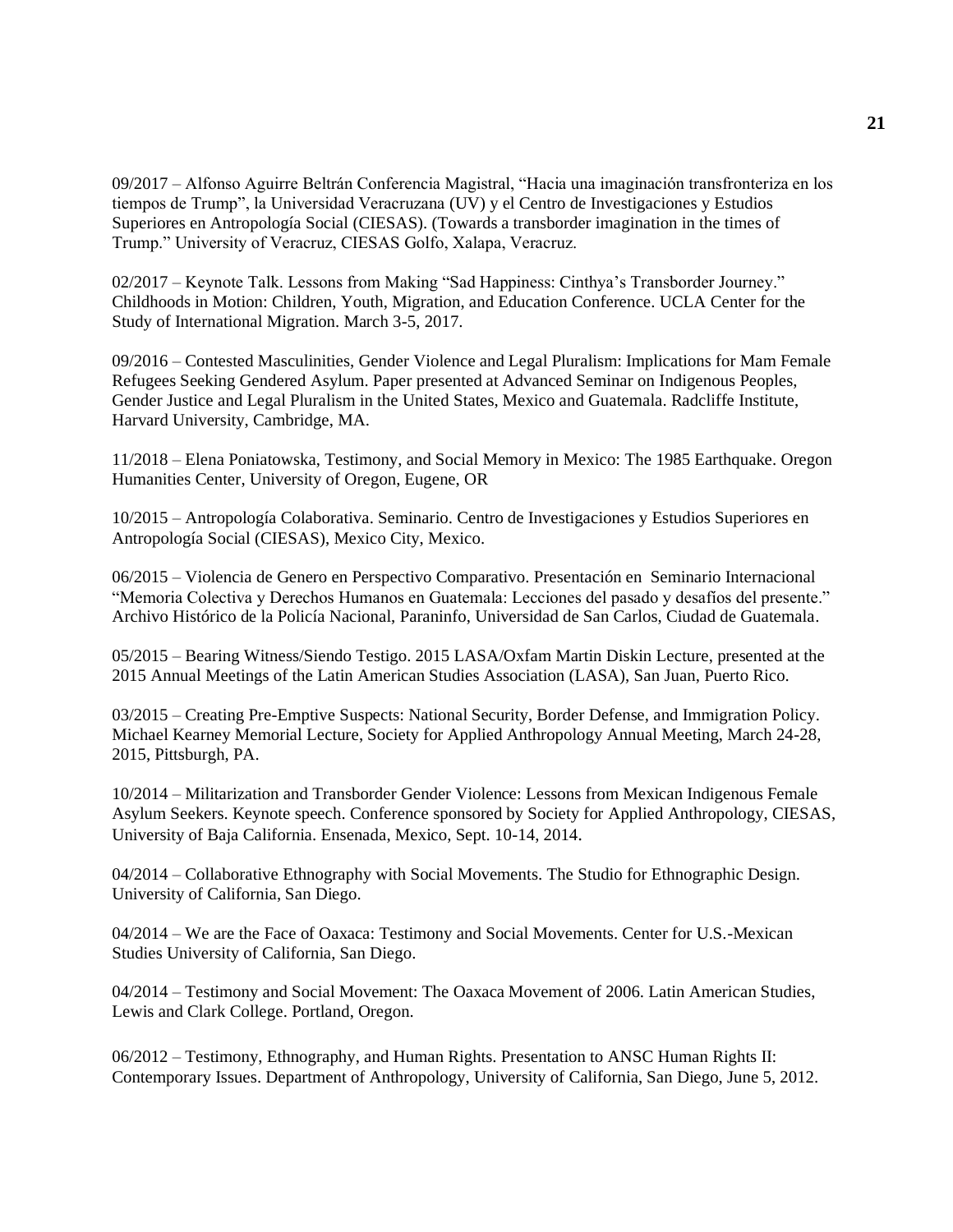05/2012 – Testimony, Identities, and Rights in Oaxaca: Ethics, Methods, and Findings. Keynote speaker. Graduate Student Workshop on Research Methods and Design Sponsored by Latin American Graduate Student Organization in collaboration with the Anthropology Graduate Student Association Latin American Studies Program, San Diego State University, San Diego, CA.

03/2012 – Etnografia y Testimonio: Metodos para el Estudio de Derechos Humanos y imientos Sociales. Keynote talk. El Instituto de Investigaciones Antropológicas de la Universidad Nacional Autónoma de México. Mexico City, Mexico.

02/2012 – Testimony and Collaborative Methods in Researching Social Movements: Lessons from Oaxaca. Department of Anthropology, University of California, San Diego.

11/2011 – Testimony and Human Rights in Mexico. School of Law, University of San Diego, CA. Invited Lecture.

11/2011 – Otros Saberes: Insights from Afro-Descendent and Indigenous Peoples in Latin America. Keynote Address. Second Conference on Ethnicity, Race, and Indigenous Peoples in Latin America and the Caribbean. University of California, San Diego, CA.

10/2011 – Testimony, Identity and Rights. Keynote Speaker. Pacific Coast Council of Latin American Studies 2011 Conference. California State University, Los Angeles, CA.

07/2011 – Graduate Seminar titled, Testimonio, Identidades y Derechos: Oaxaca, Mexico y más álla. Serminario Permanente de Estudios Chicanos y de Fronteras. Instituto Nacional de Antropología e Historia (INAH), July 28, 2011. Mexico City.

 $07/2011$  – Three invited lectures. National Endowment for the Humanities NEH Summer Institute for K 12 Teachers. Topics included: Zapotec religion and weaving; Pottery Production; The Mexican Revolution and the Politics of Land in the 20<sup>th</sup> Century. Mesoamerican Cultures and their History: Spotlight on Oaxaca. Institute held in Oaxaca, Mexico.

06/2011 – Keynote Lecture, Testimony, Identities, and Rights: Oaxaca, Mexico and Beyond. Delivered as part of a summer institute, titled, Between Spaces: Movements, Actors, and Representations of Globalization. International Research Training Group, Frei Universiteit, Berlin, Germany. Also given at the Department of Anthropology, University of North Carolina, March, 2011.

03/2011 – Invited Lecture, Walls and Borders: The Shifting U.S.-Mexico Relationship and Transborder Communities. Hall Center for the Humanities, Latin American Studies, and History, University of Kansas, Lawrence, Kansas.

02/2011 – Invited Lecture. Towards a Transborder Perspective: Place, Space, People, and Race in U.S.-Mexico Relations. Latin American and Latino Studies, University of California, Santa Cruz.

08/2010 – Graduate Seminar titled Migración e inmigración indígena, México, EU. El Instituto de Investigaciones Antropológicas de la Universidad Nacional Autónoma de México. Mexico City, Mexico.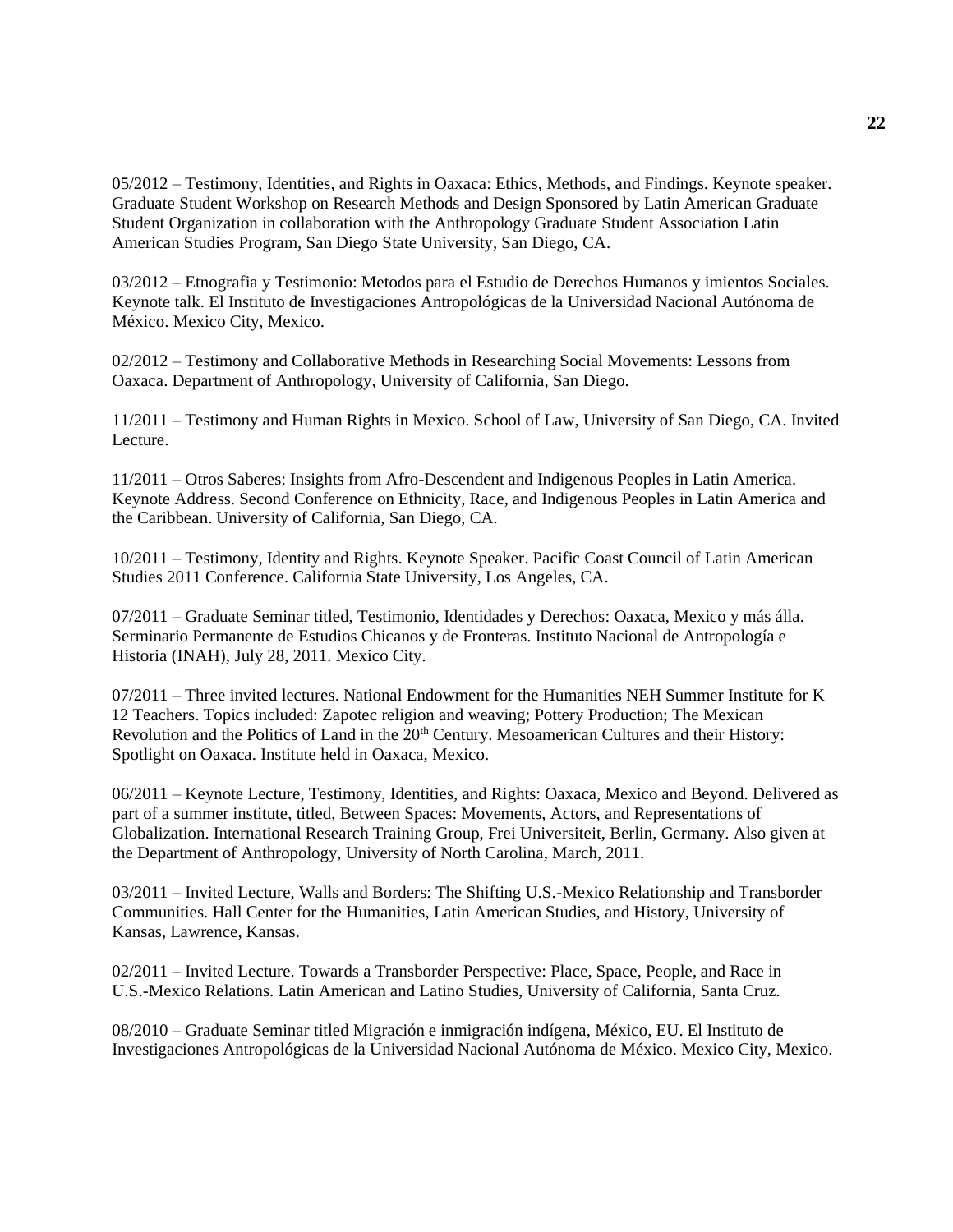08/2010 – Keynote Lecture, Murallas y Fronteras: Comunidades Transfronterizas. Instituto de Investigaciones Antropológicas de la Universidad Nacional Autónoma de Mexico/El Instituto de Ciencias Sociales y Humanidades de la Benemérita Universidad Autónoma de Puebla.

08/2010 – Inaugural Lecture. Murallas y Fronteras: La Relación Histórica Entre Estados Unidos y México y Comunidades Transfronterizas. VI Jornadas de Investigación en Antropología Social, Instituto de Ciencias Antropológicas. Universidad de Buenos Aires, Ciudad autónoma de Buenos Aires, Argentina.

07/2010 – Three lectures on craft production in Oaxaca. NEH Summer Institute for K-12 teachers. Mesoamerican Cultures and their History: Spotlight on Oaxaca. Institute held in Oaxaca, Mexico.

01-02/2010 – Walls and Borders: The Shifting U.S.-Mexico Relationship and Transborder Communities. Diversity Research Institute and other sponsors, University of Washington. Latin American Studies, University of Puget Sound, WA.

10/2009 – Zapotec and Mixtec Migration to the Pacific Northwest. Lecture in Symposium on Patterns of Indigenous Mobility: Guatemala, Mexico, and the U.S. Department of American Ethnic Studies, University of Washington and Universidad Autónoma de Mexico (UNAM), Seattle.

09/2009 – Retos en teorizar comunidades transfronterizas: nación, género e etnicidad. Lecture. Seminario Permanente de Migración Internacional. Colegio de la Frontera Norte, Tijuana, Mexico.

07/2009 – Mexican Migration to Oregon and Transnational Family Life. Lecture as part of Oregon Council for the Humanities Summer Teacher Institute, "The Unfinished Nation: Immigration and American Life." Southern Oregon University, Ashland, OR.

04/2009 – Culture and Politics in Latin America: Lessons from the Take-over of Public Media in the Oaxaca Uprising of 2006. Lecture sponsored by the Research Center for Leadership in Action, New York University.

05/2009 – Mexican Immigration in Oregon." Keynote talk. American Leadership Forum, University of Portland.

02/2009 – Testimony, Political Culture, and Claims for Rights: The Oaxaca Social Movement 2006 present. Lecture sponsored by Latin American Studies, University of Washington, Seattle.

11/2008 – Digital Ethnography in the Oaxaca Social Movement. Lecture as part of symposium on "Anthropology in Latin America: Ethnography, Theory, Politics." Hemispheric Institute of the Americas, University of California, Davis.

10/2008 – Keynote Address, Brodkin Keywords in the Study of Social Movements, at conference on Race, Class, Gender, and Sexuality: A Cross Generational Examination of Politics, Theory and Activism. Department of Anthropology, University of California, Los Angeles.

## **ACADEMIC CONFERENCE PAPER PRESENTATIONS (2007 – Present):**

11/2021 – Asserting Mesoamerican Indigeneity in the U.S. Presented on panel on Thinking with Jean Jackson Part 1: Indigeneity, Representation, and the State in Latin America. American Anthropological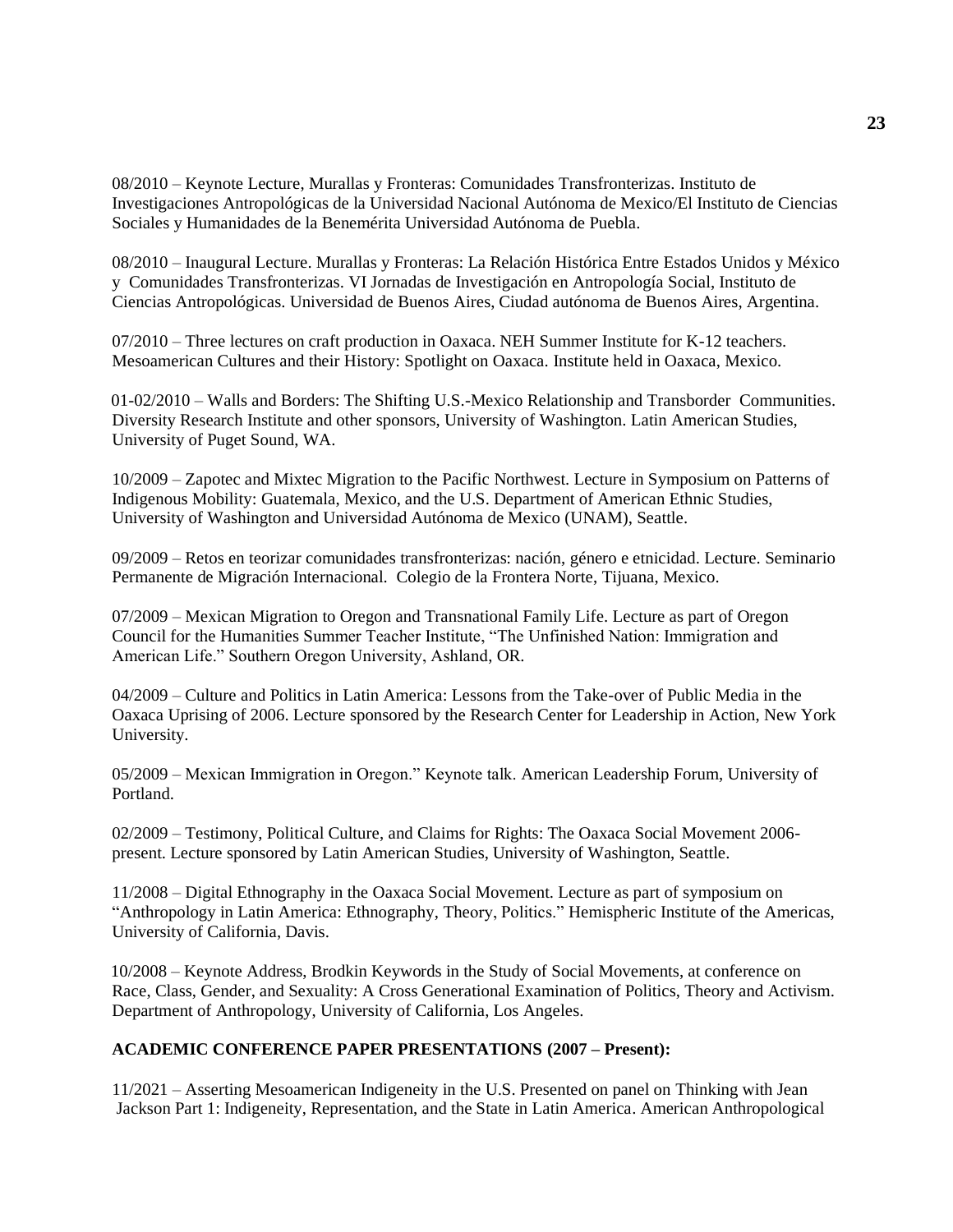Association, November 17-21, 2021. Baltimore, Maryland.

08/2021 -- Guatemala and Mam indigenous refugee women, gender-based violence and feminicidio, and access to justice in Guatemala and in U.S. immigration courts. Presented on panel on Missing and Murdered: Women of Color, Transgender, and Indigenous People. American Sociological Association. Virtual Zoom conference.

05/2021 – Indigenous Women and Violence. Chair and participant. Roundtable presented at Latin American Studies Association Annual Congress. Virtual Zoom Conference.

10/2020 – Essential Food Production Labor in the Times of COVID-19: Historical Racism and Exclusion, Transborder Connections, and Policy Recommendations. Presented on panel on Reimagining Essential Work in the Time of Covid-19 at conference on Sustaining Essential Work. Center for Environmental futures, University of Oregon (conference on Zoom).

10/2020 – Decolonizing Development: Insights from Indigenous and other Women to Illuminate and Propose Solution to Gendered Violences. Paper delivered at Conference on Indigenous Struggles and the Ideology of Development, Institute for the Humanities, Simon Frazier University, Vancouver, CA (Conference on zoom).

05/2020 – Género, raza y acceso a la justicia: Lecturas de Guatemala, roundtable chair and presenter. Annual Meetings of the Latin American Studies Association (LASA). Virtual meeting online due to COVID-19 Pandemic. Moved from Guadalajara, Mexico.

05/2020 – Incarcerated Stories: Indigenous Women Migrants and Violence in the Settler-Capitalist State. Roundtable presenter. Annual Meetings of the Latin American Studies Association (LASA). Virtual meeting online due to COVID-19 Pandemic. Moved from Guadalajara, Mexico.

01/2020 – Insurgencias Feministas en Tiempos de Pandemia. Seminarios de Feminismos Descoloniales. Roundtable participant, Centro de Investigaciones Superiores en Antropologia Social (CIESAS). Webinar Broadcast from Mexico City.<https://www.youtube.com/watch?v=TBCJ8dlVzjQ>

11/2019 – Strategies for Struggle in the Trump Campaign to Eliminate Access to Asylum Paper presented at the Annual Meeting of the American Anthropological Association, November 20-24, 2019. Vancouver, BC, Canada.

11/2019 – Tracing the Multiple Spaces of U.S Immigration Detention. Roundtable presenter at Late-Breaking Session at Annual Meeting of the American Anthropological Association, November 20-24, 2019. Vancouver, BC. Canada.

09/2019 – Collaboration and Witnessing: Observations from Asylum Expert Witnessing and Volunteering in a Shelter for Migrant Families. Paper presented at Ethnicity, Race, and Indigenous Peoples Conference Gonzaga University. Spokane, Washington. September 12-14, 2019.

11/2018 – Fragmentation and Reassembling the Individual and Social Body in Guatemalan Mam Migration Through Mexico to the U.S. Paper presented at the annual meeting of the American Anthropological Association, San Jose, California.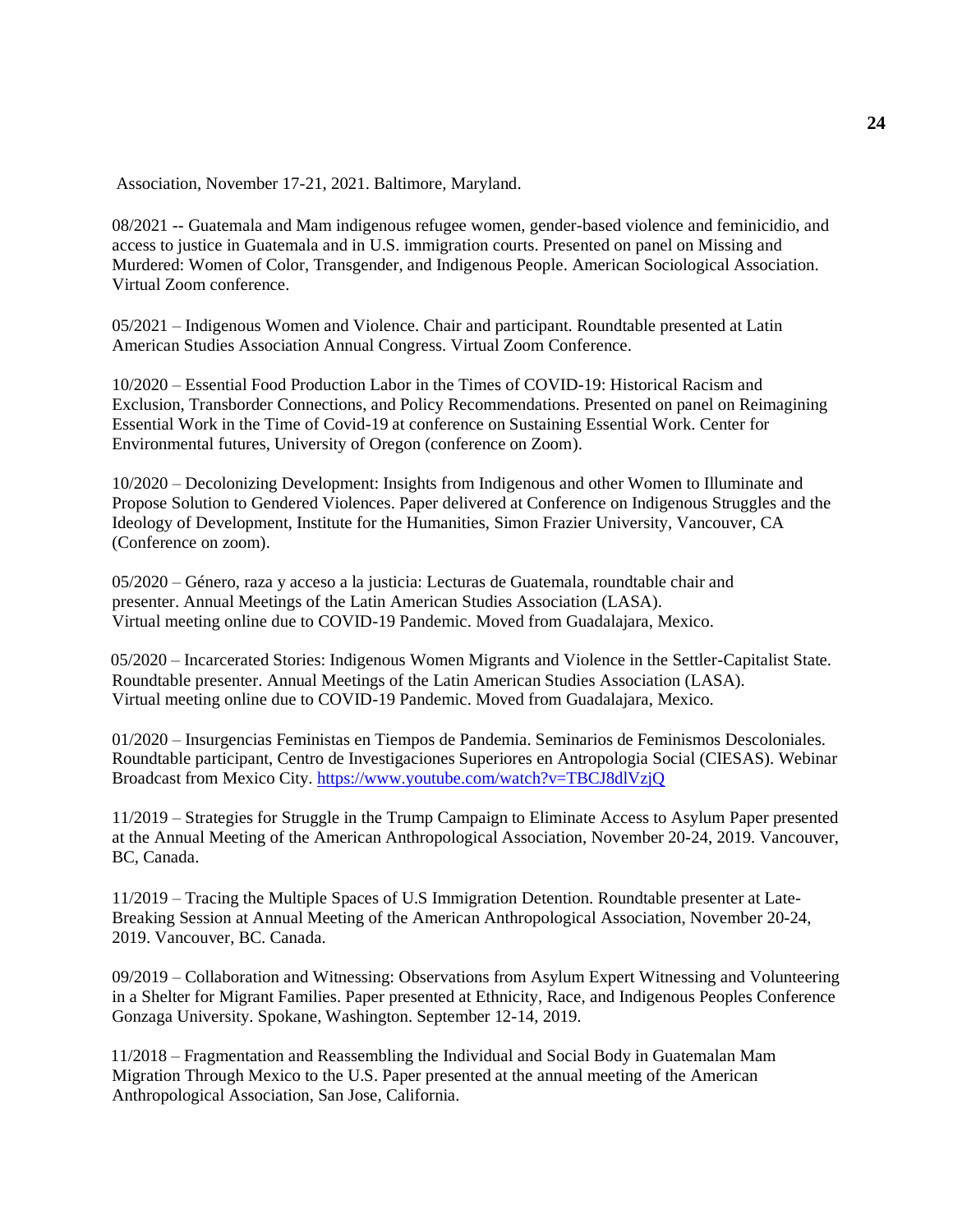05/2018 – Central American Migrations. Comments/Paper delivered at Latin American Studies Association Annual Conference, Barcelona, Spain.

05/2018 – Attacking Family Unity and Racial and Economic Diversity: Ending TPS Status for Central Americans and Haitians and Beyond, paper presented at Writing Migration Conference. University of Oregon.

03/2018 – Searching for Gendered Justice: Settler Colonialism, Biopolitics, and Mam Women's Reconstitution of Fragmented Bodies and Territories, paper presented at conferences titled, Justice Across Borders: Gender, Race, and Migration in the Americas. Center for Latino/a and Latin American Studies, University of Oregon.

02/2018 – Future Directions for Immigration Law and Policy, roundtable presentation at Lorwin-O'Connell Conference: Immigration Law and Policy 2018, Wayne Morse Center for Law and Politics, University of Oregon.

11/2017 – Searching for Gendered Justice in Guatemalan Femicide Courts and U.S. Asylum Courts. Paper presented at Annual Meeting of the America Anthropological Association, November 29-December 3, 2017, Washington D.C.

07/2017 – Inmigración guatemalteca a Oregón: Comunidades transfronterizas indígenas y violencia de genero. Conferencia Internacional de Guatemala Scholars Network, La Antigua Guatemala y la Ciudad de Guatemala, 13 al 15 de Julio de 2017. (Guatemalan Migration to Oregon: Transborder Indigenous Communities and Gender Violence).

04/2017 – Testimony, Social Memory, and Emotional Communities in Elena Poniatowska's crónicas. Paper Presented at the Annual Meeting of the Latin American Studies Association (LASA), April 29- May1, 2017. Lima, Peru.

03/2017 – Towards a Transborder Imagination in the Times of Trump. Paper presented at "Walls Bridges, and the future of Transborder Community," II International Workshop on Transborder governance and Cooperation. March 23, 24, 2017, School of Transborder Studies, Arizona State University, Tempe, AZ.

11/2016 – Cartel Colonialism and Intersectional Gender Violence. Paper Presented at the Annual Meeting of the American Anthropological Association, November 16-20, 2016, Minneapolis.

11/2016 – Guatemalan Mam Refugees in Oregon: Women and Children Finding a New Life in the Northwest. Paper presented at Oregon Migrations Symposium, University of Oregon, November 16-18, 2016.

05/2016 – Gendered Analysis with and about Indigenous Women. Gender and Feminist Studies Section of LASA, Pre-conference, A historical Perspective on Feminism in Contexts of Change and Crisis: A dialogue between Activists and Academic. Saint John's University , Manhattan Campus. May 26, 2016.

05/2016 – State/Transborder Justice: Mam and Akateco Women Seeking Asylum in the U.S. in the Context of Transborder (Guatemala, Mexico, U.S.) Gendered Violence. Annual Meeting of the Latin American Studies Association, New York City, May 25-30, 2015.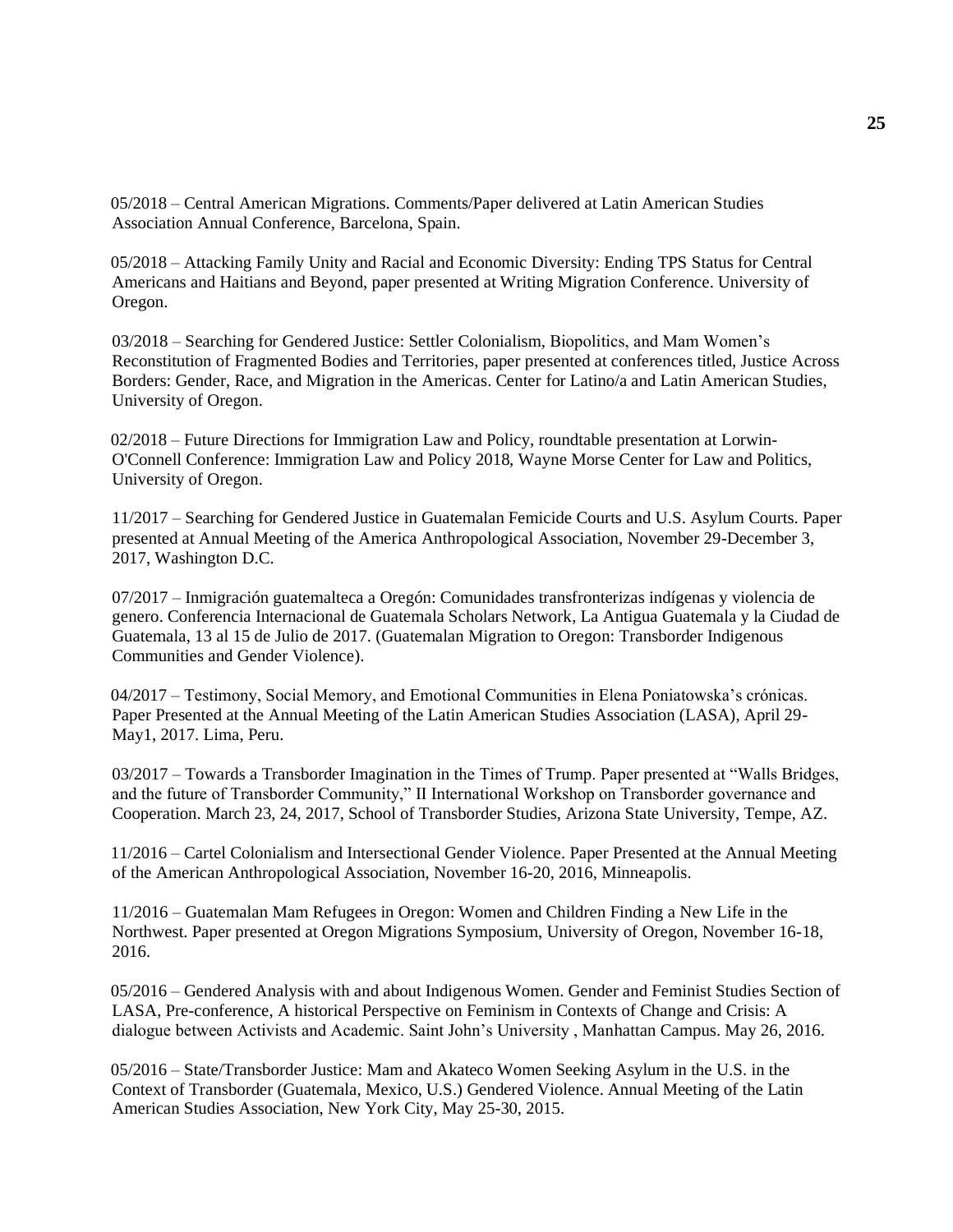04/2016 – Time and Testimony: Elena Poniatowska's Crónica and Social Memory of the 1985 Mexican Earthquake. first Congress of LALISA, Latin American, Latino, & Iberian Studies of the Pacific Northwest held at Reed College. Conference Them: New Temporal Regimes in Literature, History, and the Social Sciences.

11/2015 – The Anthropolitics of Expert Witnessing: Complicating Culture, Comparing Ethnography and Expert Witness Reports. Annual Meetings of the American Anthropological Association, November 18- 22, 2015, Denver.

11/2015 – Impetus and main points of We are the Face of Oaxaca. Symposium on Lynn Stephen's *We are the Face of Oaxaca*, Winner of 2015 Society for the Anthropology of North America Book Award. Annual Meeting of the American Anthropological Association, November 18-22, 2015. Denver.

10/2015 – Mujeres Indígenas Inmigrantes, Cortes de Inmigración y Asilo Político en EEUU. IV Congreso Latinoamericano de Antropología. October 7-10, 2015, Mexico City, Mexico.

05/2015 – Transborder Gender Violence: Lessons from Mexican and Central American Asylum Seekers. Presented at the 2015 Annual Conference of the Latin American Studies Association, San Juan, Puerto Rico.

03/2015 – Public Engagement and Scholarship: How to Combine Them. Presented at the Annual Meetings of The Society for Applied Anthropology. Pittsburgh. March 24-28, 2015.

01/2015 – Female Indigenous Asylum Seekers and Transborder Violence. Paper presented at Conference on Citizenship, Security, and Human Rights in Mexico and Central American. Center for U.S.-Mexican Studies, University of California, San Diego. January 25-16, 2015.

05/2014 – Reconceptualizing justice and safety for Mexican indigenous immigrant women receiving U.S. gendered asylum. Paper presented at the annual meeting of the Latin American Studies Association. Chicago, Illinois, May 20-24, 2014.

02/2014 – Transborder violence and nation-based asylum: transcending essentialized victim narratives. Paper Presented at the Annual Meetings of the Society for Applied Anthropology. Albuquerque, New Mexico March 18-22, 2014.

02/2014 – Indigenous Mexican Workers in the U.S.: Labor Conditions, Health, and Identity. Paper Delivered at Conference on Race, Labor, and the Law. Institute for Research on Labor and Employment. UCLA. February 28-March 1, 2014. Los Angeles.

10/2013 – Asilo político y violencia de género entre inmigrantes mexicanas en los EU. Paper presented at the Bi-annual Meeting of the Ethnicity, Race and Indigenous Peoples Association, Oaxaca, Mexico, October 23-28, 2014.

05/2013 – Political Asylum and Gendered Violence among Indigenous Immigrants in the U.S. Paper presented at the Annual Meeting of the American Anthropological Association, May 29-31, 2013 Washington D.C.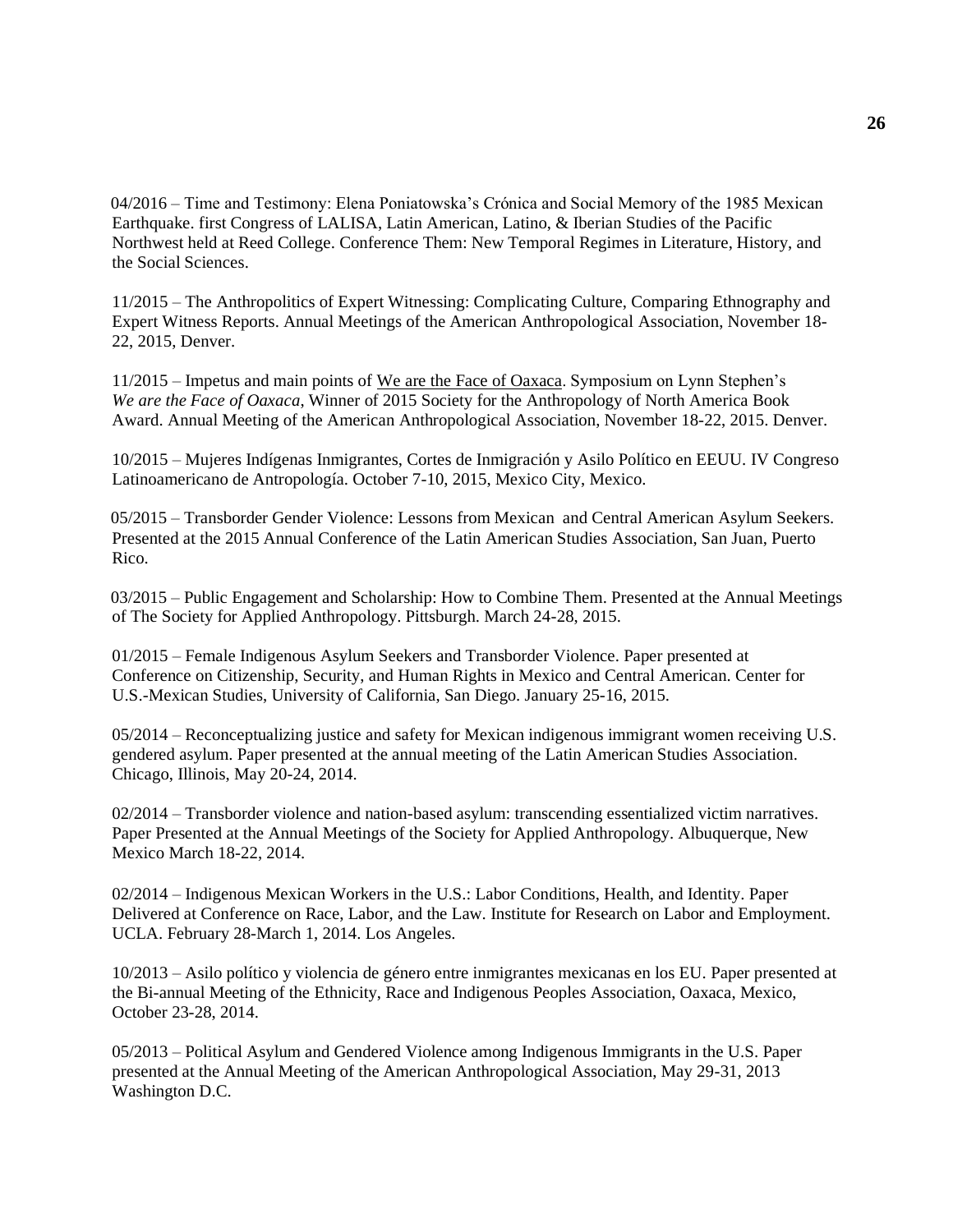03/2013 -- Asserting Indigeneity in Contemporary Mexico and Central America: Autonomy, Rights, and Confronting Nation States. Paper Presented at conference titled "Becoming Indigenous/Asserting Indigeneity," Americas Initiative Conference, Georgetown University, March 14-16, 2013, Washington D.C.

11/2012 – Shifting Borders: Conceptualizing, Researching and Teaching on Mexican Roots in Oregon. Paper presented at the Annual Meetings of the American Anthropological Association, November 14-18, 2012, San Francisco, CA.

10/2012 – Testimony in Latin American Truth Commissions and Social Movements. Paper presented at conference titled, "War and Memory: Bearing Witness to Loss in Everyday Life. University of Oregon School of Law. Eugene, OR.

05/2012 – Testimony in Truth Commissions and Social Movements in Latin America. Paper presented at the Annual Congress of the Latin American Studies Association (LASA). May 23-26, 2012. San Francisco, CA.

05/2012 – Testimony and Oral Performance in Indigenous Movements and Practices of Autonomy: Codices, Asambleas, Radio, and Rap. Paper presented at Decolonization and Indigenous Resistance in Transnational Mexico: Workshop and Celebration, Center for U.S.-Mexican Studies, University of California, San Diego. May 11, 2012.

03/2012 – Transborder Communities and the Legacy of Michael Kearney. Keynote commentary. Annual Meetings of the Association for Applied Anthropology. Baltimore, MA.

05/2011 – Immigration and Regional Racial History in Oregon. Paper presented at Conference titled "Investing in Newcomers and Our Shared Future in the Pacific Northwest. Grantmakers Concerned with Refugees and Immigrants. May 10-11, 2011, Portland Oregon.

11/2010 – Michael Kearney and Indigenous Mexican Transnationality. Paper presented at the Annual Meetings of the American Anthropological Association. November 16-21, 2010. New Orleans, Lousiana.

10/2010 – Oaxaca Community Radio: Testimony and New Forms of Politics. Paper Presented at the 2010 Latin American Studies Association Congress, Toronto, Canada.

12/2009 – Women's Interpretations of Rights Discourses in the Oaxaca Social Movement. Paper presented at The Annual Meetings of the American Anthropological Association, December 2-6, 2009. Philadelphia, PA.

11/2009 – Walls and Borders: Transborder Communities. Paper Presented at the Conference, "Up Against the Wall," University of Oregon, November 12-13, 2009.

02/2009 – The Rights to Speak and Be Heard: Women's Interpretations of Rights Discourses in the Oaxaca Social Movement. Paper presented at a Conference titled, "The Culture of Rights/The Rights of Culture" sponsored by the Institute for Research on Women (IRW), Rutgers University.

11/2008 – Negotiating Racial hierarchies and Promoting Indigenous Culture: Oaxacan Immigrant Youth in California and Oregon. Paper presented at the American Society for Ethnohistory, Eugene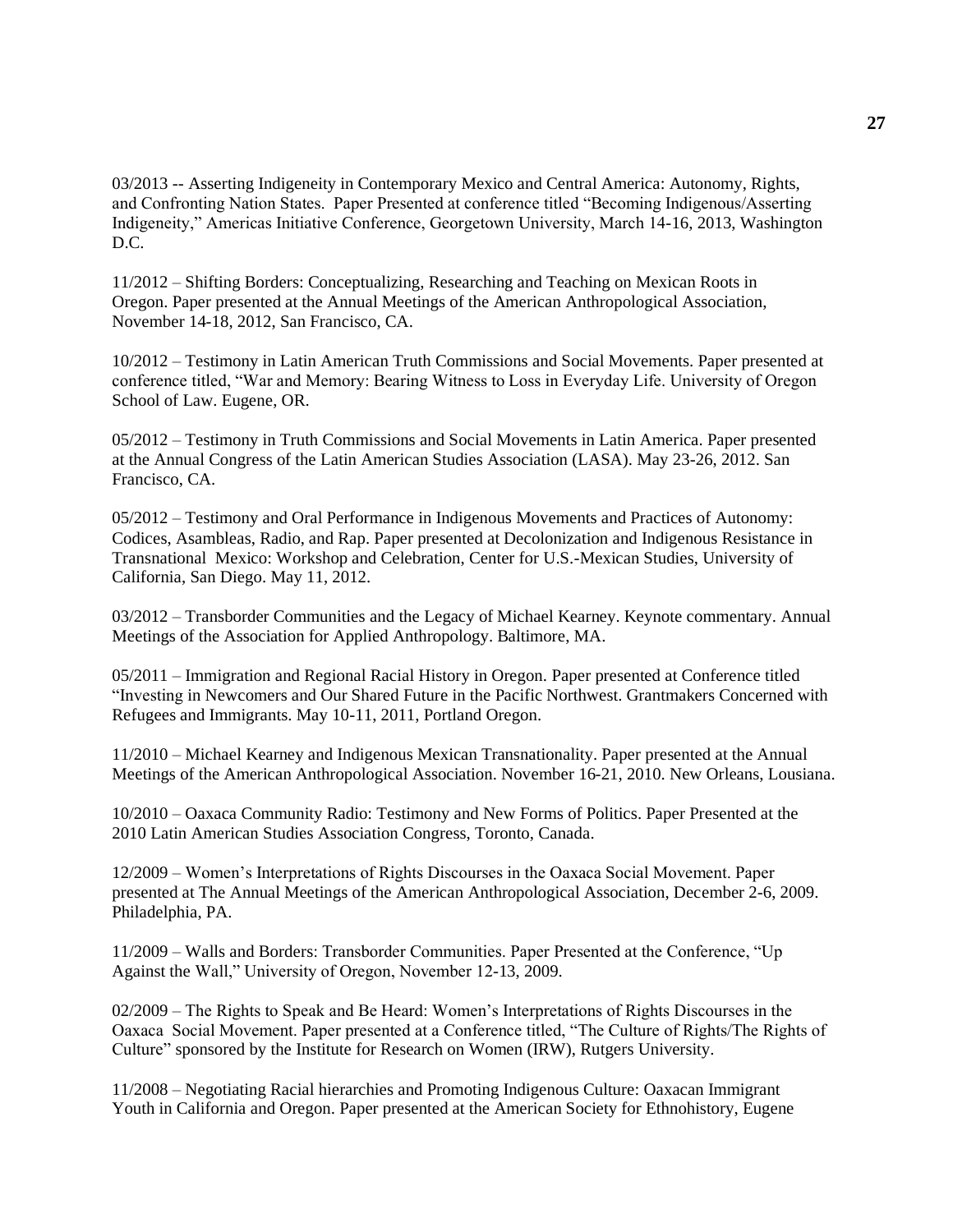Oregon. Also presented the 2007 Congress of the Latin American Studies Association, Sept. 4-8, 2007, Montreal, Canada.

11/2008 – Brodkin Keywords in the Study of Social Movements. Paper presented at the Annual Conference of The American Anthropological Association, San Francisco.

04/2008 – Rights, Testimony, and Collaboration in the Oaxaca Rebellion. Paper presented at conference titled "After the Barricades: The Oaxaca Rebellion and the Future of Mexico," at Simon Fraser University, Vancouver, Canada.

01/2008 – Making Rights a Reality in the Oaxaca. Paper for Conference on "Violence and Reconciliation in Latin America: Memory, Human Rights and Democracy." Latin American Studies Program, University of Oregon.

11/2007 – Researching the Oaxaca Rebellion. Paper presented at the annual meetings of the American Anthropological Association, Washington, D. C.

05/2007 – Transborder Ethnic Identity Construction in Life and on the Net. Paper Presented at conference titled," On Community and the Poor in Latin America: History, Culture, and Representation." Latin American & Caribbean Studies Program, Northwestern University, May 24-25, 2007.

05/2007 – Gender, Race, and Immigration in the Expansion of U.S. Empire. Paper presented at a conference titled, "Empires in the Twenty-First Century: Emergence, Contestation, and Gender. University of Oregon, May 18, 2007.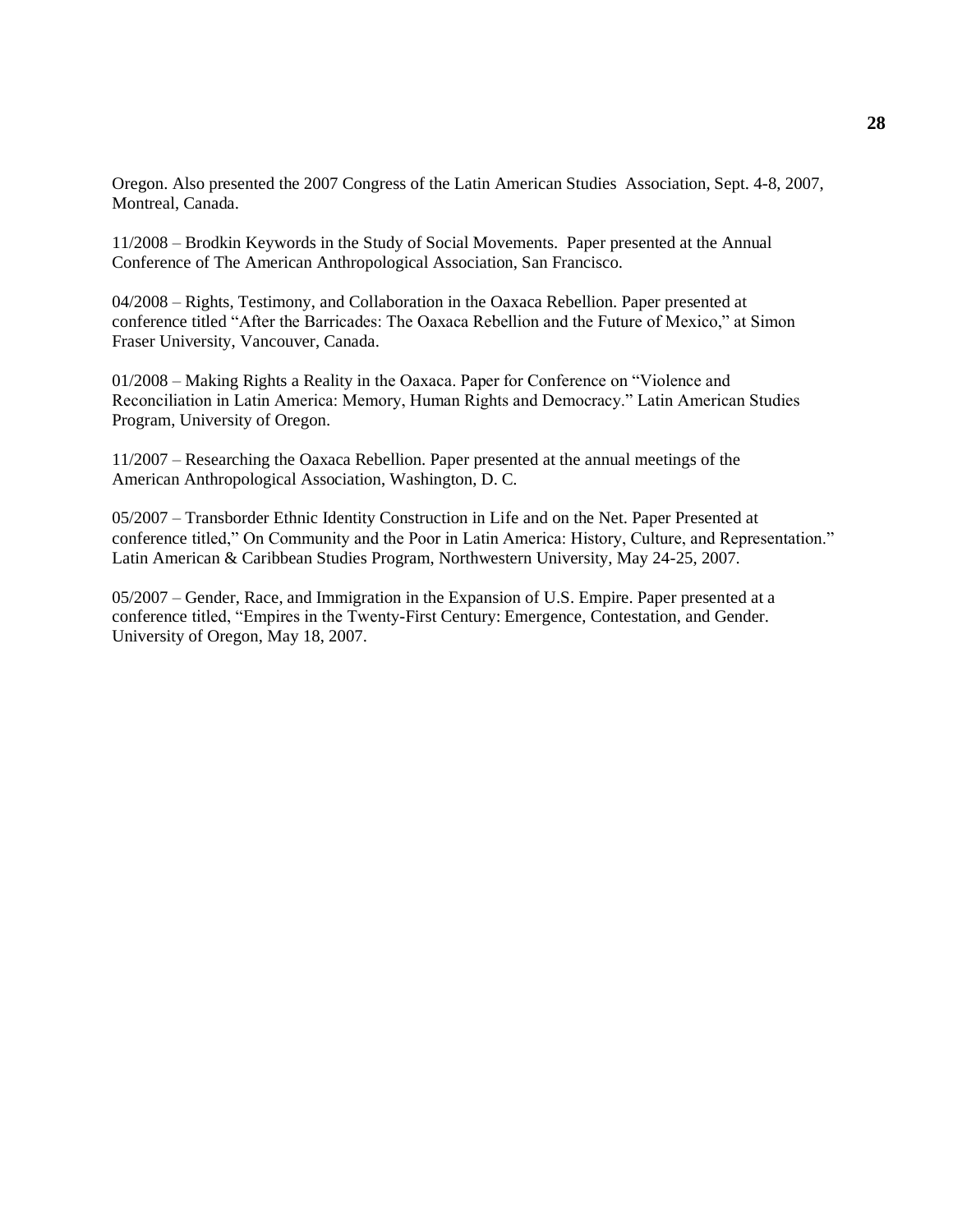#### **MANUSCRIPTS REVIEWED FOR:**

American Ethnologist, American Anthropologist, Mexican Studies, Urban Anthropology, Social Science and Medicine, Policy Studies Journal, Latin American Research Review, Journal of Latin American and Caribbean Anthropology, Identities, Sociological Inquiry, Human Ecology, Sociological Theory, Latin American Politics and Society, Latino Studies Journal, National Women's Studies Association Journal, Gender, Place, and society, Journal of Legal Anthropology, Political and Legal Anthropology Review, Temple University Press, University of Texas Press, Brooks Cole Publishing Company, University of New Mexico Press, University of Arizona Press, Westview Press, South End Press, Duke University Press, University of Florida Press, University of California Press, Stanford University Press, Rutgers University Press, SUNY Press, University of New Mexico Press, New York University Press.

#### **EDITORIAL BOARDS**:

Critique of Anthropology (2003 – 2008) Journal of Latin American Anthropology (1995 – 2002) Journal of Peasant Studies (2008 – Present) Latin American Ethnic Studies (LACES), Publication of Ethnicity, Race, and Indigenous Peoples section of LASA (February 2020 – Present) Latin American Perspectives (April 2020 – Present)

#### **GRANT PROPOSAL REVIEWING FOR:**

ACLS Panelist (2004 – 2006) ACLS Full Professor Finalist Panelist (2015 – 2017) Canadian Endowment for Humanities Center for U.S.-Mexican Studies The Inter-American Foundation National Science Foundation NSF Cultural Anthropology panelist (2010 – 2011), ongoing proposal reviewing National Research Council National Center for Humanities (2017-present) National Endowment for Humanities Radcliffe Institute for Advanced Studies (2008 – Present) Wenner-Gren Foundation Panelist (2006 – 2008)

#### **MEDIA**:

New Books Network. December 29, 2021. Lynn Stephen

Dec 29, 2021. Podcast. Stories That Make History: Mexico through Elena Poniatowska's Crónicas [Lynn Stephen, "Stories That Make History: Mexico through Elena…](https://urldefense.com/v3/__https:/newbooksnetwork.com/stories-that-make-history__;!!C5qS4YX3!TE4gHFC0zLs1JSFCuhSt4HTZdI-isrqyg5QZq72XnI9yjaLGPtToLxYCLawZAuvuTA$)

[Class on 'invisible' farmworkers is a family history lesson for some Oregon students](https://www.statesmanjournal.com/story/news/2021/12/22/university-of-oregon-class-offers-often-latino-farmworkers-history/8920764002/) Salem Statesman Journal, December 21, 2021.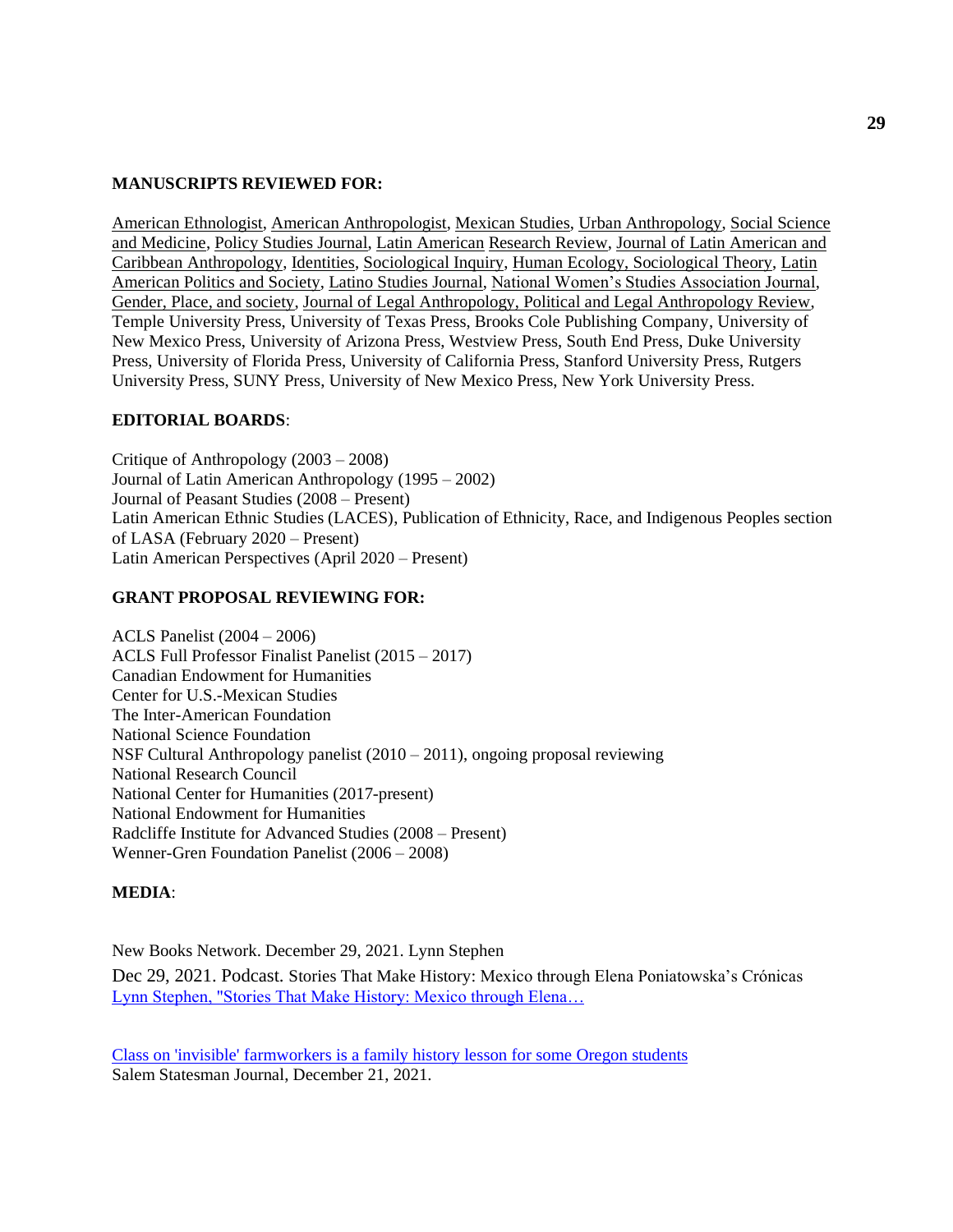[Let Families and Communities Seek Asylum Together](https://www.publicbooks.org/let-families-and-communities-seek-asylum-together/) (*Public Books*, July 9, 2021)

[U.S. Asylum Must Catch up With the Reality of Today's Refugees](https://theglobepost.com/2021/02/18/us-asylum-laws-catch-up/) (*The Globe Post*, February 18, 2021).

[A helpline connects Indigenous immigrants to crucial COVID-19 information](https://www.hcn.org/issues/52.12/indigenous-affairs-what-works-a-helpline-connects-Indigenous-immigrants-to-crucial-covid-19-information) (*High Country News*, November 30, 2020).

[Farmworkers face unique challenges in a global pandemic](https://psuvanguard.com/farmworkers-face-unique-challenges-in-a-global-pandemic/) (*PSU Vanguard*, September 30, 2020)

[Oregon farmworkers face COVID challenge, new study says](https://around.uoregon.edu/content/oregon-farmworkers-face-covid-challenges-new-study-says) (*Around the O*, September 25, 2020)

[Estudio expone condiciones peligrosas campesinos de Oregon están expuestos](http://kunptv.com/news/local/estudio-expone-condiciones-peligrosas-campesinos-de-oregon-estn-expuestos?fbclid=IwAR3-K_6krls19hC1hymCAZVNtStDneayNM0zPglGoyLkk6aooFG3cBj7LVo) (*Univision*, Portland, Oregon, September 23, 2020)

[Latin American Women are disappearing and dying under lockdown](https://theconversation.com/latin-american-women-are-disappearing-and-dying-under-lockdown-143791) (*The Conversation*., August 24, 2020)

[Silence and Gendered Violence in the COVID-19 Pandemic](https://theglobepost.com/2020/07/09/coronavirus-gendered-violence/) (*The Globe Post*, July 9, 2020)

[Class makes documentaries through remote teaching](https://around.uoregon.edu/content/class-makes-documentaries-through-remote-teaching) (Covid 19 Pandemic) (*Around the O*, April 21, 2020)

[Curious: Why People Try To Enter The U.S.](https://www.ijpr.org/post/curious-why-people-try-enter-us#stream/0) (*Jefferson Public Radio*, September 6, 2019)

[Trump's Plan to Indefinitely Detain Families Seeking Asylum is No Solution.](https://theglobepost.com/2019/09/04/us-migrant-family-detention/) (*The Globe Post*, September 4, 2019).

[What role do immigrants play in U.S. labor force?](https://www.marketplace.org/2018/04/05/economy/what-role-immigrants-labor-force) (*Marketplace*, April 5, 2018)

[Latino Roots, Oregon Branches](https://around.uoregon.edu/latino-roots) (*Around the O*, June 26, 2017)

[Guatemalan Refugees Come To Oregon](http://ijpr.org/post/guatemalan-refugees-come-oregon#stream/0) (*Jefferson Public Radio*, June 27, 2016)

[6 die in violent clashes between police and teachers union in Mexico](http://www.latimes.com/world/la-fg-mexico-teachers-union-clashes-20160620-snap-story.html) (*Los Angeles Times*, June 20, 2016)

[Oaxaca festival in Mexico highlights indigenous pride](http://www.bbc.com/news/world-latin-america-10725066) (*BBC*, July 25, 2010)

#### **PROGRAM REVIEWS:**

Graduate Program Reviews: Latin American Studies UCSD (2014) Latin American Studies UCLA (2016)

## **COMMUNITY ORGANIZATON ADVISORY BOARD MEMBER:**

Amigos de los Sobrevivientes de Tortura y Violencia Política, Eugene, OR (2002 – 2014) Juventud Faceta, Eugene-Springfield, OR (2008 – 2014) Cultural Survival (1998 – 2003) CAPACES Leadership Institute Advisory Council, Woodburn, OR (2010 – Present)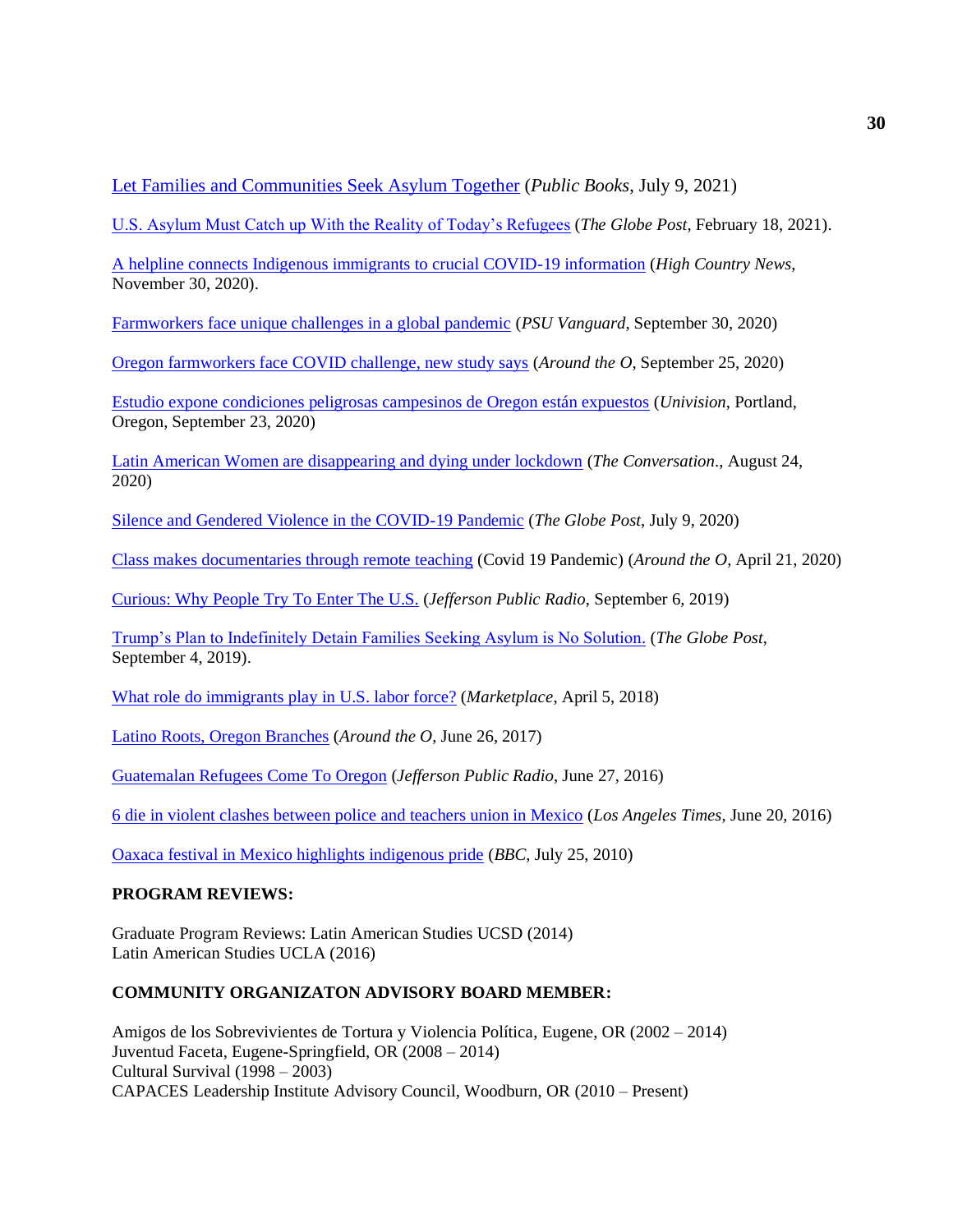#### **PROFESSIONAL ASSOCIATION MEMBERSHIP AND SERVICE:**

American Anthropological Association, Member Planning Committee for Public Education Project, World on the Move: 100,000 Years of Human Migration, (December 2012 – Present) American Association for the Advancement of Science (2014 – Present) American Ethnological Association Association for Applied Anthropology Latin American Studies Association, Gender Section Program Chair (1997), Executive Committee (2004 – 2007), Vice President, President, Past President (2017 – 2020), Life Member Latin American Studies Association, Co-Coordinator, Otros Saberes I Project with Charles R. Hale (2004  $-2014$ Native and Indigenous Studies Association, Life Member New England Council of Latin American Studies, Executive Committee (1994 – 1996) Society for the Anthropology of Work Society for Cultural Anthropology Society for Latin American Anthropology, Councilor (1995 – 1997)

## **UNIVERSITY/DEPARTMENTAL SERVICE:**

#### *At the University of Oregon*

| $09/2020$ – Present | Member Graduate Committee, Anthropology Department                     |
|---------------------|------------------------------------------------------------------------|
| $09/2019 - 06/2021$ | Faculty Advisory Committee (FAC, elected position)                     |
| $09/2016 - 06/2019$ | Member, Advisory Board, Center for the Study of Women in Society       |
| $09/2016 - 07/2017$ | Member, Anthropology Department Executive Committee                    |
| $09/2015$ – Present | UO Dreamer's Committee                                                 |
| $09/2015 - 06/2017$ | Faculty Advisory Committee (FAC, elected position)                     |
| $09/2015 - 03/2016$ | Member, Cultural Anthropology Search Committee                         |
| $09/2014 -$ Present | Participating Faculty member, Indigenous Race, and Ethnic Studies      |
|                     | Department (IRES)                                                      |
| $09/2014 - 06/2016$ | Research Advisory Board (RAB)                                          |
| $09/2013 - 06/2016$ | University-wide Diversity Committee                                    |
| $09/2012 - 06/2017$ | Chair, Community Committee, Anthropology Department                    |
| $2011$ – Present    | Board Member, Center for Latino/a and Latin American Studies (CLLAS)   |
| $01/2010 - 06/2011$ | Member, Undergraduate Committee, Anthropology Department               |
| $07/2009 - 6/2011$  | Co-Coordinator Americas in a Globalized World "Big Idea," Strategic    |
|                     | Initiative                                                             |
| $09/2007 - 06/2010$ | Member, Advisory Board, Center for the Study of Women in Society       |
| $09/2007 - 06/2009$ | Senator, University of Oregon Senate                                   |
| $09/2006 - 06/2008$ | Member, Advisory Board, Women's and Gender Studies                     |
| $09/2005 - 06/2011$ | Member, Ethnic Studies Executive Committee                             |
| $09/2004 - 01/2010$ | Member, Cultural Anthropology Search Committee                         |
| $09/2002 - 06/2006$ | Morse Center Advisory Board, University of Oregon                      |
| $09/2002 - 06/2004$ | Committee on Lesbian, Gay, Bisexual, and Transgender Concerns          |
| $09/2002 - 06/2004$ | Advisory Committee of Department Heads to Deans of College of Arts and |
|                     | Sciences                                                               |
| $09/2001$ – Present | Member, University Committee on International Studies                  |
| $09/2001 - 06/2004$ | Chair, Anthropology Department                                         |